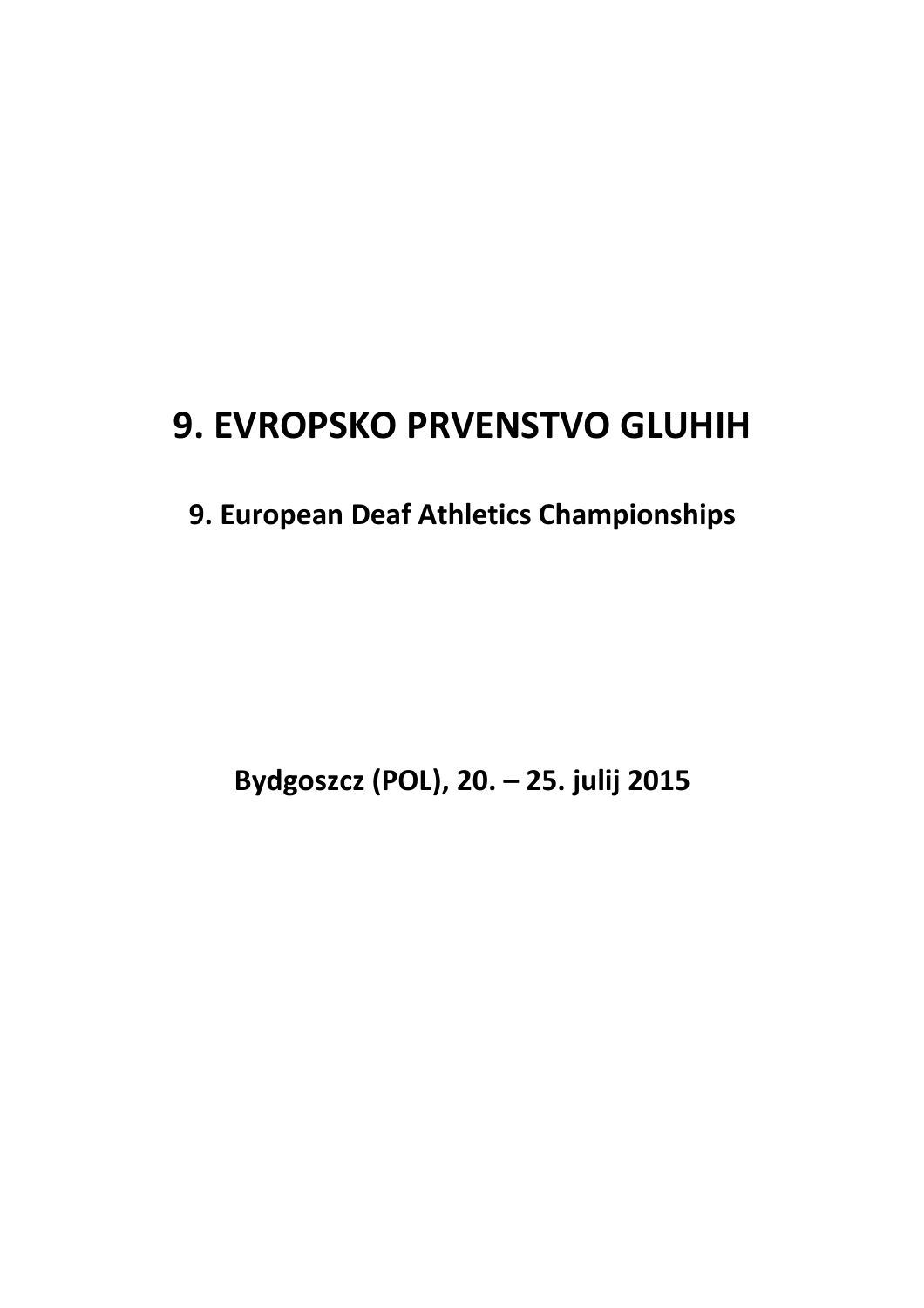

| 100m Semi finals                                                                                                                                                               |                                                                                     | 20.07.2015                                                                                           |
|--------------------------------------------------------------------------------------------------------------------------------------------------------------------------------|-------------------------------------------------------------------------------------|------------------------------------------------------------------------------------------------------|
| Heat 1                                                                                                                                                                         | Wind: $-0.2$                                                                        |                                                                                                      |
| 1. Vyshynskyi, Damytro<br>2. Kniazev, Vladislav<br>3. Stempurski, Daniel<br>4.Dogru, Semih<br>5. Lahadziuk, Artsiom<br>6.Graham, Mitchell                                      | 96 UKR<br>87 RUS<br>97 POL<br>93 TUR<br>94 BLR<br>93 GBR                            | 11.06 sec 0<br>11.23 sec Q<br>11.27 sec q<br>11.65 sec<br>11.74 sec<br>11.76 sec                     |
| Heat 2                                                                                                                                                                         | Wind: $+0.4$                                                                        |                                                                                                      |
| 1. Tolchev, Andrey<br>2. Janda, Barlomiej<br>3. Pendrak, Maksim<br>4. Akbulut, Alepren<br>Cetinkaya, Sukru<br>Kuusmann, Aarne<br>Zagajewski, Rafal                             | 91 RUS<br>93 POL<br>90 UKR<br>95 TUR<br>93 TUR<br>97 EST<br>97 POL                  | 11.17 sec Q<br>11.27 sec Q<br>11.42 sec<br>12.08 sec<br>DQ<br>DNS<br><b>DNS</b>                      |
| Heat 3                                                                                                                                                                         | Wind: $-0.6$                                                                        |                                                                                                      |
| 1. Nosenko, Mykola<br>2.Ruddy, John<br>3.Aksenar, Ilia<br>4. Novik, Vadzim<br>5. Wierzbicki, Jacek<br>6.Keri, David<br>7. Yildirim, Cengiz                                     | 90 UKR<br>90 GBR<br>90 RUS<br>83 BLR<br>83 POL<br>93 HUN<br><b>96 TUR</b>           | 11.19 sec Q<br>11.20 sec Q<br>11.20 sec q<br>11.62 sec<br>11.66 sec<br>11.80 sec<br>12.00 sec        |
| 100m Final                                                                                                                                                                     | Wind: $-0.4$                                                                        | 20.07.2015                                                                                           |
| 1.Nosenko, Mykola<br>2. Vyshynskyi, Dmytro<br>3.Aksenov, Ilia<br>3. Kniazev, Vladislav<br>5. Stempurski, Daniel<br>6.Ruddy, John<br>7. Janda, Bartlomiej<br>8. Tolchev, Andrey | 90 UKR<br><b>96 UKR</b><br>90 RUS<br>87 RUS<br>97 POL<br>90 GBR<br>93 POL<br>91 RUS | 10.87 sec<br>10.98 sec<br>11.16 sec<br>11.16 sec<br>11.21 sec<br>11.23 sec<br>11.23 sec<br>11.25 sec |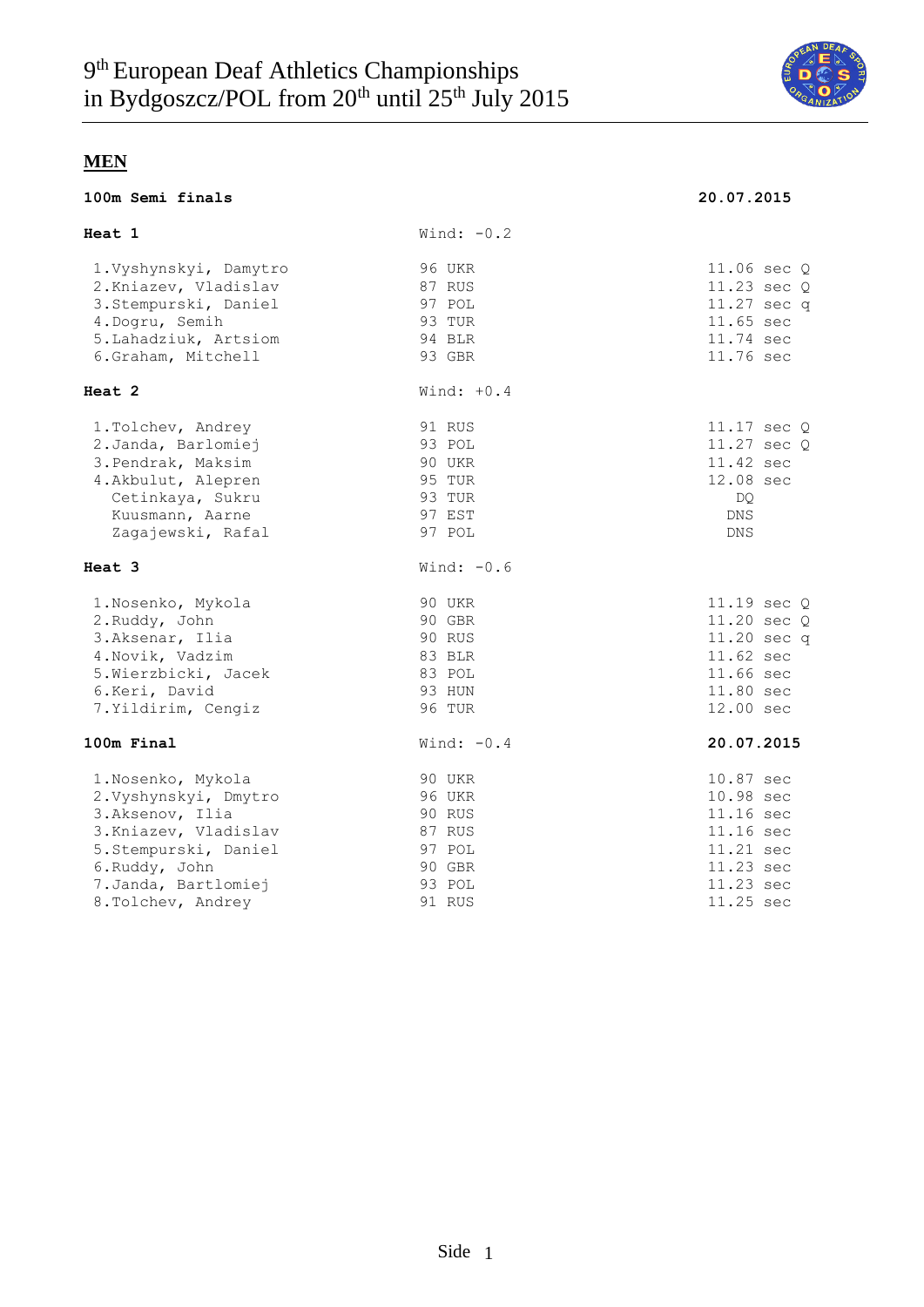

#### **400m Semi finals 20.07.2015**

#### **Heat 1**

| 1. Enci, Tadej                 | 94 SLO | 49.93 sec Q  |
|--------------------------------|--------|--------------|
| 2.Abdrakhmanov, Artur          | 86 RUS | 50.12 sec Q  |
| 3. Miadzel, Lukasz             | 86 POL | 51.14 sec Q  |
| 4. Kompaniiets, Serhii         | 96 UKR | 51.26 sec    |
| 5. Rahulia, Uladzislau         | 98 BLR | 51.48 sec    |
| 6.Ortac, Serdar                | 97 TUR | 52.21 sec    |
| 7. Borowski, Mateusz           | 95 POL | 52.57 sec    |
| 8. Novodomec, Martin           | 91 SLO | 54.22 sec    |
| <b>Heat 2</b>                  |        |              |
| 1. Rudenko, Dmytro             | 90 UKR | 49.91 sec Q  |
| 2. Drach, Sergii               | 88 UKR | 50.26 sec Q  |
| 3. Kotowski, Grzegorz          | 87 POL | 50.84 sec Q  |
| 4. Suzen, Yasin                | 94 TUR | 50.86 sec q  |
| 5. Oblomkov, Victor            | 94 RUS | 51.10 sec q  |
| 6. Baydas, Hasan               | 94 TUR | 53.47 sec    |
| 7. Marron Village, Roberto     | 95 ESP | 53.66 sec    |
| 8. Dzihalevich, Daniil         | 97 BLR | 53.75 sec    |
| 400m Final                     |        | 21.07.2015   |
| Rudenko, Dmytro                | 90 UKR |              |
| Drach, Sergii                  | 88 UKR |              |
| Kotowski, Grzegorz             | 87 POL |              |
| Suzen, Yasin                   | 94 TUR |              |
| Oblomkov, Victor               | 94 RUS |              |
| Enci, Tadej                    | 94 SLO |              |
| Abdrakhmanov, Artur            | 86 RUS |              |
| Miadzel, Lukasz                | 86 POL |              |
| 10000m Final                   |        | 20.07.2015   |
| 1. Wojciechowski, Michal       | 88 POL | 32:43.43 min |
| 2. Kingstedt, Otto             | 94 SWE | 33:07.30 min |
| 3.Elnikov, Alexey              | 91 RUS | 33:31.94 min |
| 4. Martinez Almeida M., Rafael | 81 ESP | 33:35.88 min |
| 5. Vizzini, Alessandro         | 90 ITA | 34:24.62 min |
| 6. Tumaitas, Donatas           | 84 LTU | 36:01.82 min |
| Hine, Jacob                    | 97 GBR | DNF          |

Marcinkiewicz, Adrian 193 POL 1996 POL DNF Goepfert, Thomas 79 GER MED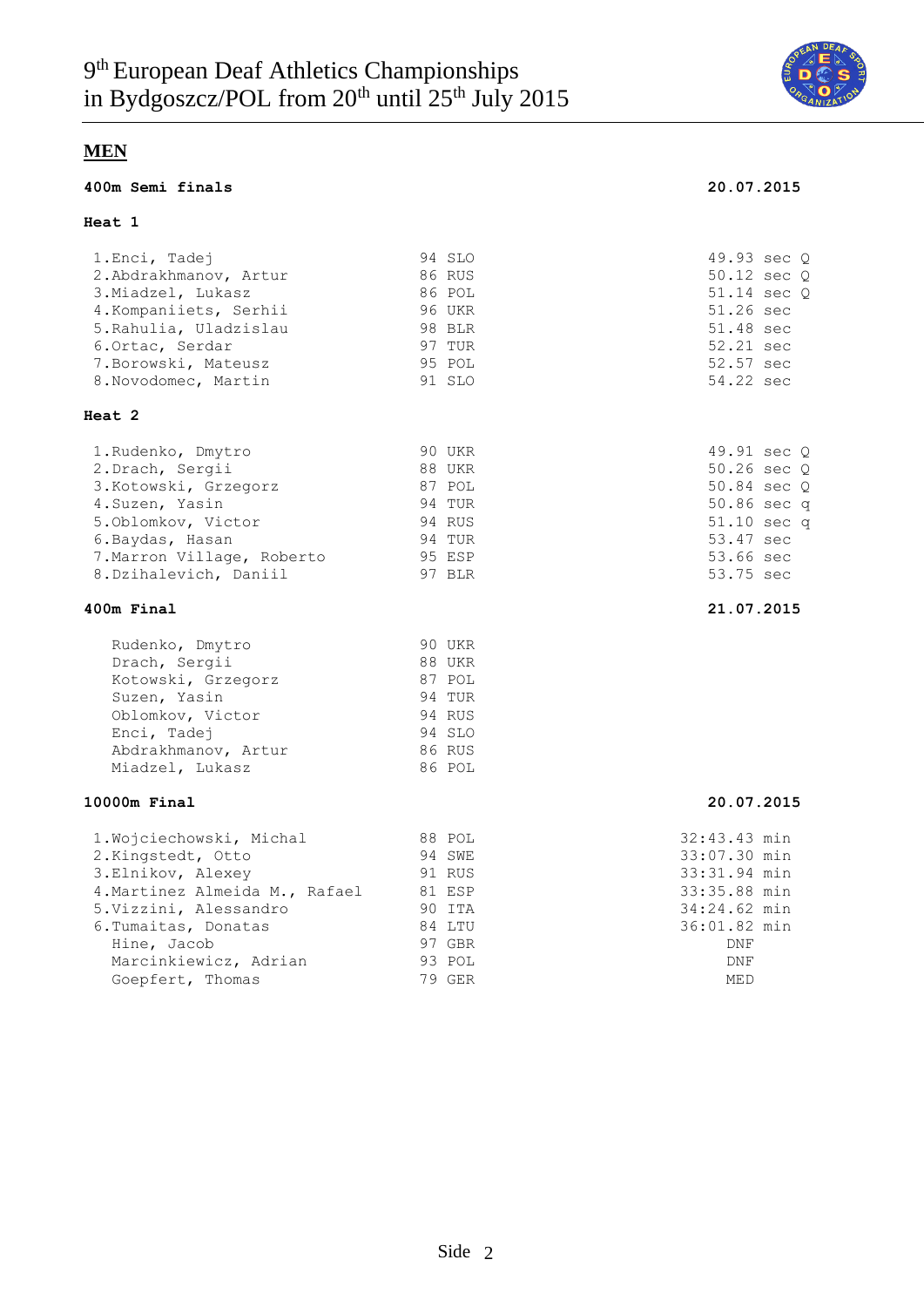

#### **Long jump Final 20.07.2015**

| 1.Grenins, Maris                |                      |        | 81 LAT                             |        |        |            |  |
|---------------------------------|----------------------|--------|------------------------------------|--------|--------|------------|--|
|                                 |                      |        |                                    |        |        | 7.31 m ECR |  |
|                                 |                      |        | 6.96 x x 7.01 7.14 7.31            |        |        |            |  |
| $-1.6$                          |                      |        | $-0.6 -0.1 +1.6$                   |        |        |            |  |
| 2.Hralko, Raman                 |                      |        |                                    | 92 BLR |        | 7.26 m     |  |
|                                 |                      |        | 6.58 6.70 7.26 x x x               |        |        |            |  |
|                                 | $-0.6 + 0.6 + 0.7$   |        |                                    |        |        |            |  |
| 3. Nosek, Jakub                 |                      |        | 89 CZE                             |        |        | 7.15 m     |  |
|                                 |                      |        | 6.82 x 6.94 7.13 7.15 7.06         |        |        |            |  |
|                                 | $+0.3$               |        | $+0.0 -0.4 +0.5$                   |        | $+0.2$ |            |  |
| 4. Pakin, Ivan                  |                      |        |                                    | 91 RUS |        | 7.12 m     |  |
| X                               |                      |        | 7.12 x x 7.01 x                    |        |        |            |  |
|                                 | $-1.1$               |        |                                    | $+0.4$ |        |            |  |
| 5.Kulikov, Maksim               |                      |        | 84 RUS                             |        |        | 6.78 m     |  |
|                                 |                      |        | 6.73 $4.31$ 6.68 6.62 x            |        | 6.78   |            |  |
|                                 |                      |        | $+0.2$ $+1.1$ $+0.3$ $-0.4$        |        | $-0.3$ |            |  |
| 6.Khilenko, Konstantin          |                      |        | 95 RUS                             |        |        | 6.61 m     |  |
|                                 |                      |        | 4.98  6.61  5.31  x  x  x          |        |        |            |  |
|                                 | $+0.1 -1.1 +1.6$     |        |                                    |        |        |            |  |
| 7.Soklakovs, Sergejs            |                      |        | 95 LAV                             |        |        | 6.53 m     |  |
|                                 |                      |        | 6.53 6.27 x 6.34 6.26 6.53         |        |        |            |  |
|                                 |                      |        | $+1.6$ $-0.4$ $+0.6$ $-0.5$ $+0.7$ |        |        |            |  |
| 8.Danylchenko, Volodymyr 92 UKR |                      |        |                                    |        |        | 6.44 m     |  |
|                                 |                      |        | 6.44 x 6.06 6.20 6.33 3.28         |        |        |            |  |
|                                 | $+1.7$               |        | $-0.3 + 0.6 + 1.8 + 0.4$           |        |        |            |  |
| 9. Kozich, Aliaksandr           |                      |        | 87 BLR                             |        |        | $6.26$ m   |  |
|                                 | x 6.26 6.16          |        |                                    |        |        |            |  |
|                                 | $+0.3 +1.1$          |        |                                    |        |        |            |  |
|                                 |                      |        |                                    |        |        |            |  |
| 10.Liiv, Jorgen                 | $6.26$ $4.02$ $5.83$ |        |                                    | 90 EST |        | $6.26$ m   |  |
|                                 |                      |        |                                    |        |        |            |  |
|                                 | $-0.1 + 0.4 + 1.3$   |        |                                    |        |        |            |  |
| 11. Pietrzykowski, Rafal        |                      |        |                                    | 95 POL |        | 6.14 m     |  |
|                                 | 5.46 5.91 6.14       |        |                                    |        |        |            |  |
|                                 | $-0.6 + 0.6 + 0.7$   |        |                                    |        |        |            |  |
| 12.Keri, David                  |                      |        |                                    | 93 HUN |        | 5.30 m     |  |
| $X -$                           | $5.22$ $5.30$        |        |                                    |        |        |            |  |
|                                 | $+1.6$               | $+1.8$ |                                    |        |        |            |  |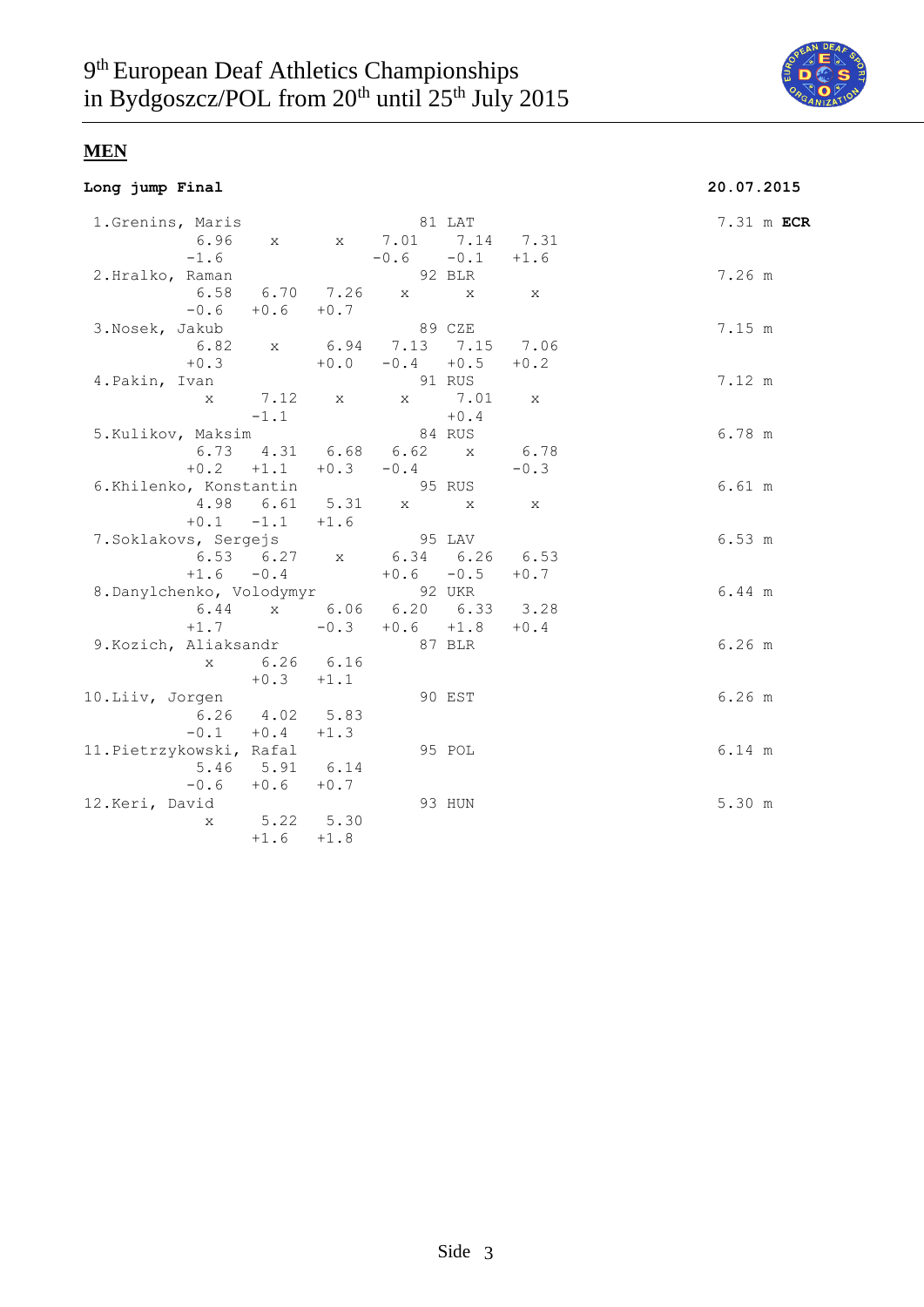

#### **Discus throw Final 20.07.2015**

| 1.Kalmykov, Dmitry 92 RUS       |              |               |                                 |        |  | 55.58 m ECR |  |
|---------------------------------|--------------|---------------|---------------------------------|--------|--|-------------|--|
|                                 |              |               | x 55.58 53.51 x x 53.20         |        |  |             |  |
| 2.Bilokon, Oleg 37 UKR          |              |               |                                 |        |  | 50.01 m     |  |
|                                 |              |               | 49.33 50.01 48.97 49.52 x x     |        |  |             |  |
|                                 |              |               |                                 |        |  | 41.60 m     |  |
|                                 |              |               | 39.53 x 40.45 41.60 x 39.80     |        |  |             |  |
| 4. Rozumczyk, Tomasz 69 POL     |              |               |                                 |        |  | 41.29 m     |  |
| 41.29 37.25 40.09 x x x         |              |               |                                 |        |  |             |  |
| 5.Khakimov, Denis 33 RUS        |              |               |                                 |        |  | 41.15 m     |  |
|                                 |              |               | x 38.02 36.80 37.92 41.15 41.07 |        |  |             |  |
| 6. Ivaskevicius, Vytenis 92 LTU |              |               |                                 |        |  | 39.28 m     |  |
|                                 |              |               | x 38.08 x 39.28 x x             |        |  |             |  |
| 7.Bischlager, Christoph 83 GER  |              |               |                                 |        |  | 38.51 m     |  |
|                                 |              |               | 36.07 34.96 38.51 x 35.41 38.23 |        |  |             |  |
| 8. Calhan, Serhan 8. 04 TUR     |              |               |                                 |        |  | 36.55 m     |  |
|                                 |              |               | 34.50 36.17 x 36.55 x 32.83     |        |  |             |  |
| 9.Szczerba, Lukasz 65 95 POL    |              |               |                                 |        |  | 34.81 m     |  |
|                                 |              | 34.81 33.26 x |                                 |        |  |             |  |
| 10.Cano Garcia, Salvador        |              |               | 87 ESP                          |        |  | $29.67$ m   |  |
|                                 |              | x 29.67 27.64 |                                 |        |  |             |  |
| 11.Dubik, Jakub                 |              |               |                                 | 93 POL |  | 26.81 m     |  |
|                                 | $\mathbf{x}$ | x 26.81       |                                 |        |  |             |  |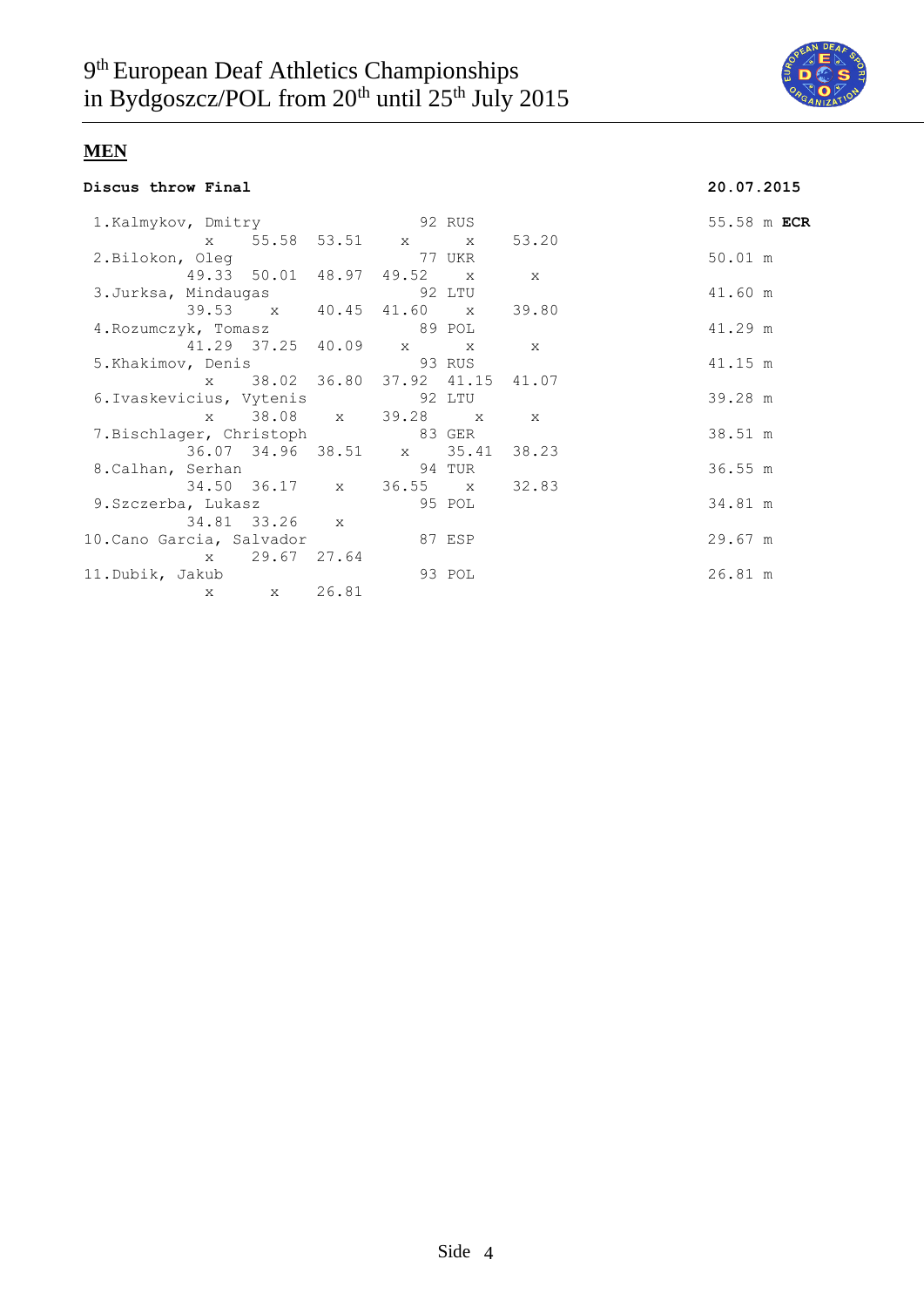

**100m Semi finals 20.07.2015**

## **WOMEN**

|  | 100m Semi finals |
|--|------------------|
|  |                  |

| Heat 1                     | Wind: $-2.5$  |             |
|----------------------------|---------------|-------------|
| 1. Den Exter, Elaine       | 97 NED        | 12.76 sec Q |
| 2. Chebatarova, Tatsiana   | 84 BLR        | 12.85 sec Q |
| 3. Urbanski, Jessica       | 93 GER        | 12.95 sec   |
| 4. Bodiakina, Elena        | 94 RUS        | 13.04 sec   |
| 5. Nowaczyk, Natalia       | 99 POL        | 14.09 sec   |
| Shapoval, Yuliya           | 92 UKR        | <b>DNF</b>  |
| Heat 2                     | Wind: $-0.4$  |             |
| 1.Grishina, Marina         | 88 RUS        | 12.56 sec Q |
| 2. Manninen, Emilija       | 81 EST        | 12.82 sec Q |
| 3. Sadavaya, Darya         | 97 BLR        | 13.07 sec   |
| 4. Schneid, Georgina       | 90 GER        | 13.14 sec   |
| 5.Losala, Asnath           | 94 GBR        | 13.63 sec   |
| 6.Hralko, Marharyta        | 87 BLR        | 15.51 sec   |
| Heat 2                     | Wind: $+0.4$  |             |
| 1. Stappers, Flore         | 95 BEL        | 12.36 sec Q |
| 2.Klimova, Oxana           | 90 RUS        | 12.74 sec Q |
| 3.Zhurbenkova, Katsiayna   | 98 BLR        | 12.88 sec q |
| 4. Turkova, Olena          | <b>96 UKR</b> | 12.92 sec q |
| 5.0mar, Makasidi           | 91 FRA        | 13.02 sec   |
| 6.Komander, Martina        | 92 POL        | 13.42 sec   |
| 7. Lewandowska, Natalia    | 91 POL        | 13.70 sec   |
| 100m Final                 | Wind: $-0.7$  | 20.07.2015  |
| 1. Grishina, Marina        | 88 RUS        | 12.32 sec   |
| 2. Stappers, Flore         | 95 BEL        | 12.36 sec   |
| 3. Chebatarova, Tatsiana   | 84 BLR        | 12.60 sec   |
| 4.Klimova, Oxana           | 90 RUS        | 12.65 sec   |
| 5. Dan Exeter, Elaine      | 97 NED        | 12.66 sec   |
| 6. Manninen, Emilija       | 81 EST        | 12.69 sec   |
| 7.Zhuberbenkova, Katsiayna | 98 BLR        | 12.89 sec   |
| 8. Turkova, Olena          | 96 UKR        | <b>DNF</b>  |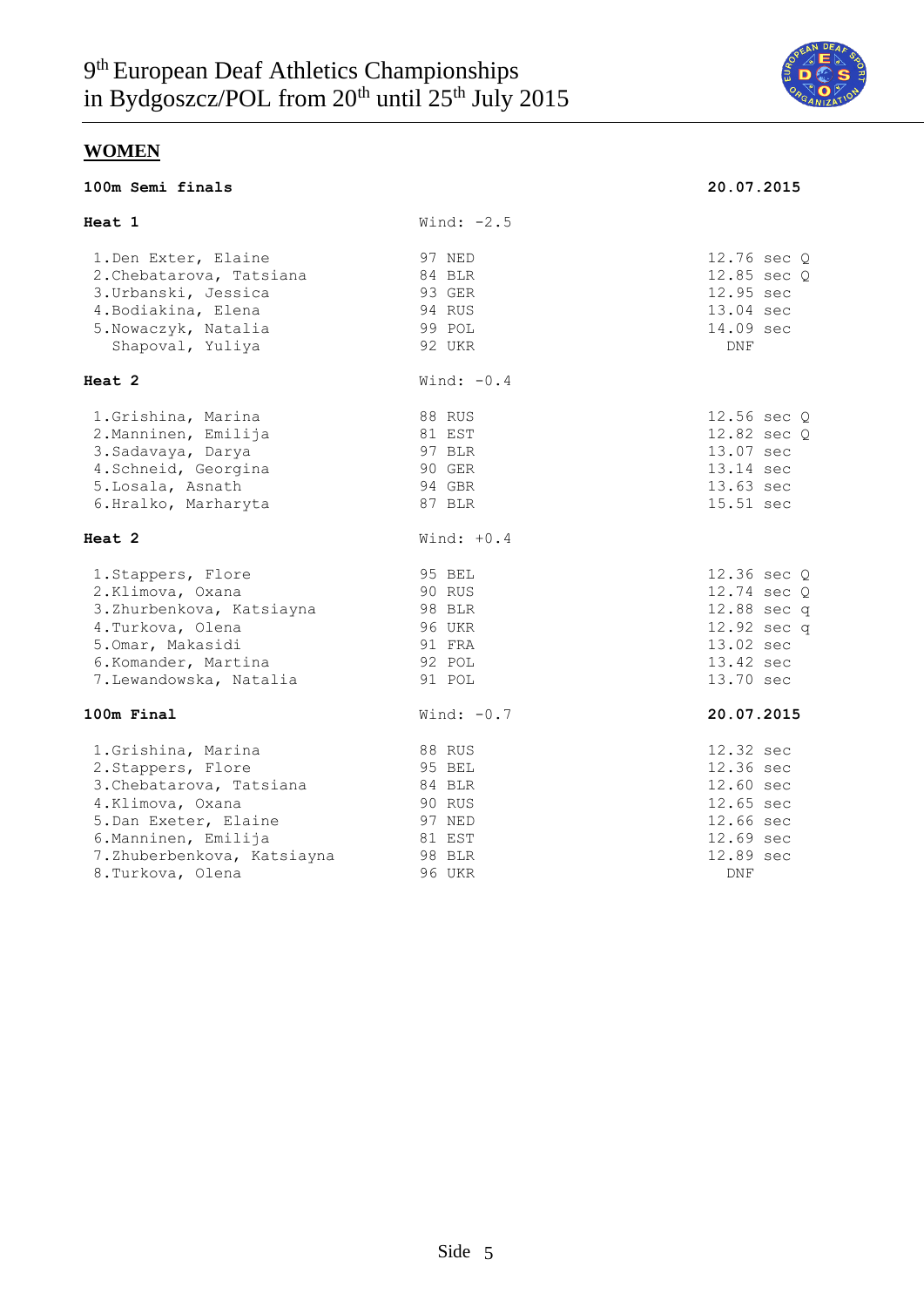

#### **400m Semi finals 20.07.2015**

#### **Heat 1**

### 1.Kuprych, Solomiia 90 UKR 58.02 sec Q 2.Khaladzhan, Asya 92 RUS 58.23 sec Q 3.Rybalkina, Viktoriia 87 UKR 58.82 sec Q 4.Hancharova, Yana 88 BLR 60.33 sec q 5.Nowak, Katarzyna 96 POL 65.87 sec **Heat 2**  1.Tsiarentsyeva, Alena 82 BLR 58.13 sec Q 2.Belaya, Katsiaryna 88 BLR 58.50 sec Q 3.Chernysheva, Victoria 98 RUS 59.69 sec Q 4.Iezlovetska, Natalia and 83 UKR 60.12 sec q 5.Kuzin, Angelika 90 POL 61.84 sec 6.Balta, Madera 98 LAV 66.60 sec

#### **400m Final 21.07.2015**

| Tsiarentsyeva, Alena  | 82 BLR        |
|-----------------------|---------------|
| Belaya, Katsiaryna    | 88 BLR        |
| Chernysheva, Victoria | 98 RUS        |
| Iezlovetska, Natalia  | 83 UKR        |
| Kuprych, Solomiia     | <b>90 UKR</b> |
| Khaladzhan, Asya      | 92 RUS        |
| Rybalkina, Viktoriia  | 87 UKR        |
| Hancharova, Yana      | 88 BLR        |
|                       |               |

#### **10000 m Final 11.07.2011**

| 81 RUS | 37:24.94 min ECR |
|--------|------------------|
| 86 UKR | 37:26.25 min     |
| 85 RUS | 37:35.47 min     |
| 86 ESP | 42:34.32 min     |
| 82 POL | 42:37.80 min     |
| 71 GBR | 45:04.97 min     |
| 92 UKR | DNF              |
|        |                  |

#### **Discus throw Final 20.07.2015**

| 1. Ursulenko, Nataliia             | 85 UKR                              | 45.54 m ECR       |
|------------------------------------|-------------------------------------|-------------------|
|                                    | 41.32 45.27 x 45.94 42.01 x         |                   |
| 2.Matouskova, Lenka                | 93 CZE                              | 41.21 m           |
|                                    | 36.91 39.98 39.80 39.78 39.93 41.21 |                   |
| 3. Kashchavtsena, Elizaveta 97 RUS |                                     | 39.64 m           |
| 39.64 x 39.12 x x                  | 39.08                               |                   |
| 4.Kristoficova, Ivana              | <b>90 SVK</b>                       | 39.04 m           |
|                                    | 34.48 34.20 35.55 39.04 x x         |                   |
| 5.Stefanac, Laura                  | 98 CRO                              | $36.62 \text{ m}$ |
| 36.51 36.62 x 36.34 x              | $\mathbf{x}$                        |                   |
| 6.Lyubchik, Yulia                  | 90 RUS                              | 34.58 m           |
| 34.58 32.88 x x 33.77              | 34.17                               |                   |
| 7.Koc, Fatma Gul                   | 96 TUR                              | 28.30 m           |
|                                    | x x 27.88 28.17 x 28.30             |                   |
| 8.Kaczor, Marta                    | 97 POL                              | 21.30 m           |
|                                    | 21.30 20.93 x x x 20.45             |                   |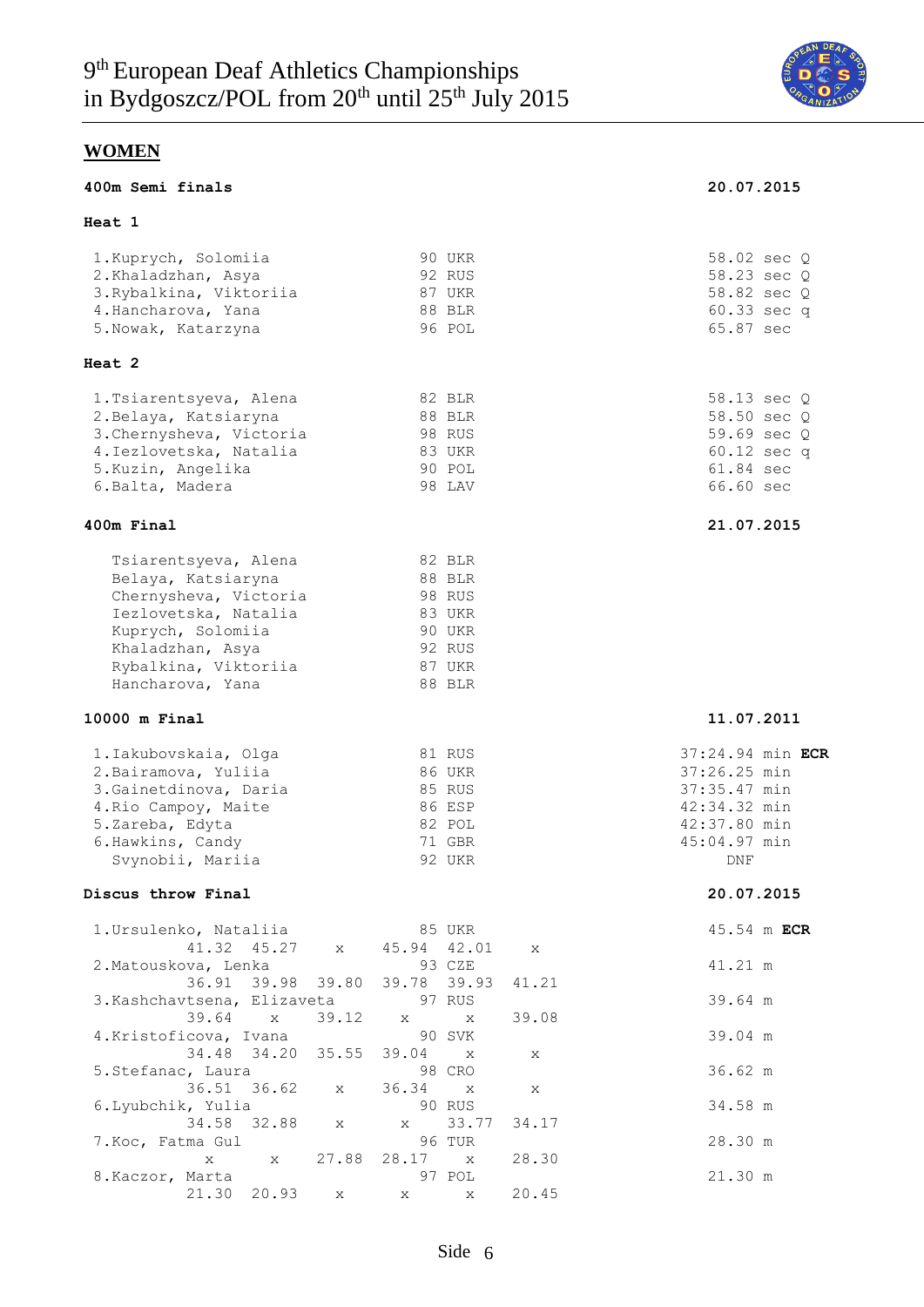

### **Heptathlon 12.07.2011**

| (100 m hurdles, High jump, Shot put, 200 m / Long jump, Javelin throw, 800 m) |         |                       |          |
|-------------------------------------------------------------------------------|---------|-----------------------|----------|
| 1.Klechkina, Anastasia                                                        |         | 94 RUS                | 2917 Pts |
| $15.51 (+0.0) -$                                                              | $1.68-$ | $12.15 - 27.87(-0.4)$ |          |
| 2. Merker, Felicitas                                                          |         | 92 GER                | 2586 Pts |
| $15.99 (+0.0) -$                                                              | 1.50    | $10.67 - 27.42(-0.4)$ |          |
| 3. Wiersema, Lucinde                                                          |         | 98 NED                | 2422 Pts |
| $17.55(+0.0)$ –                                                               | 1.62    | $9.92 - 28.36(-0.4)$  |          |
| 4. Brutscher, Nadine                                                          |         | 94 GER                | 2106 Pts |
| $17.37(+0.0)$ –                                                               | $1.45-$ | $8.59 - 29.10(-0.4)$  |          |
| 5. Saem, Cathy                                                                |         | 93 EST                | 1796 Pts |
| $19.90 (+0.0) -$                                                              | 1.40    | $8.38 - 28.90(-0.4)$  |          |
| 6.Hornova, Lenka                                                              |         | 90 CZE                | 1683 Pts |
| $19.80 (+0.0) -$                                                              | 1.25    | $9.14 - 29.54(-0.4)$  |          |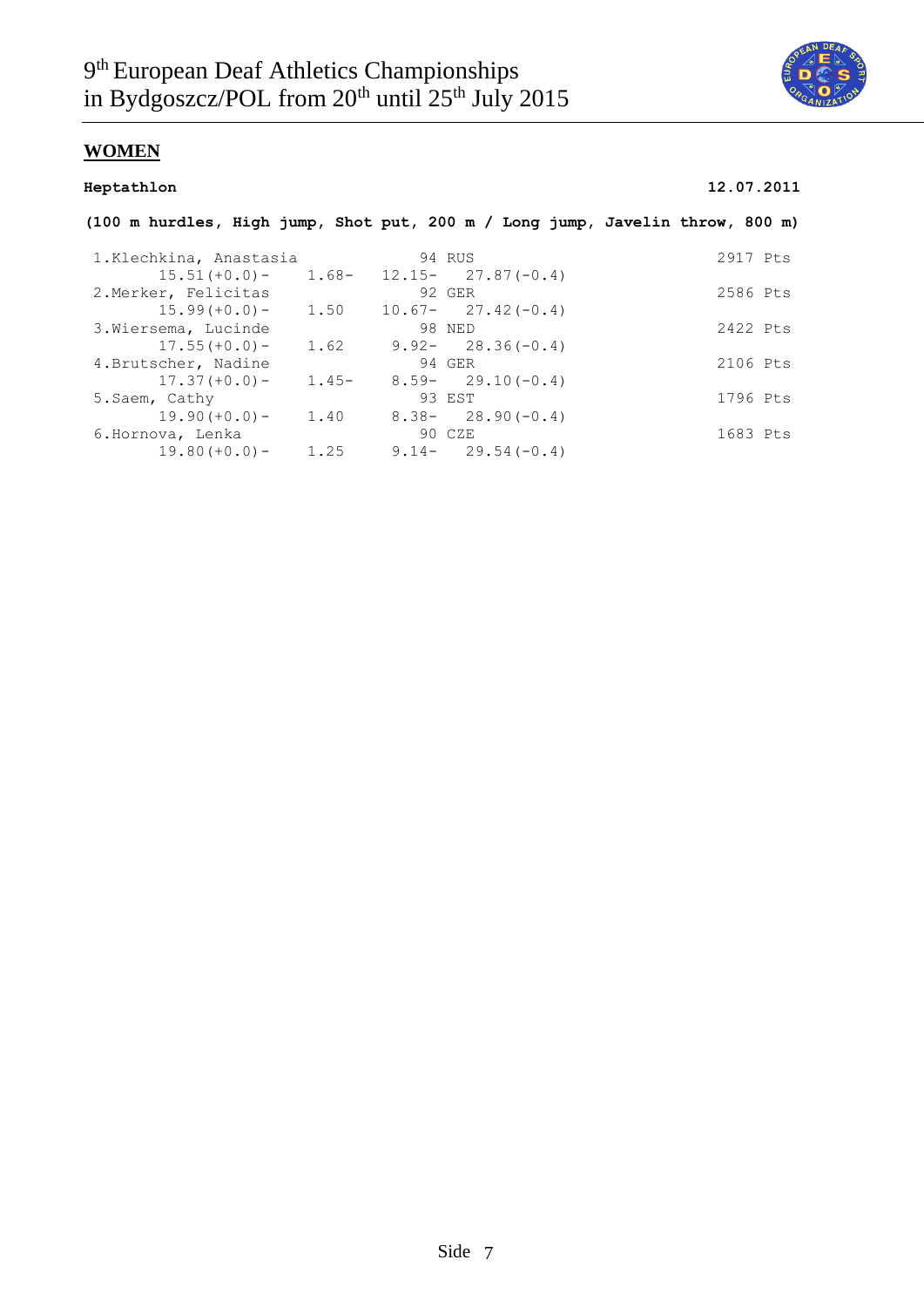

| 400m Final                                                       |                    |          |                              |                    |         |                    |         |         |         |         |     | 21.07.2015    |                      |  |
|------------------------------------------------------------------|--------------------|----------|------------------------------|--------------------|---------|--------------------|---------|---------|---------|---------|-----|---------------|----------------------|--|
| 1. Rudenko, Dmytro                                               |                    |          |                              |                    |         | 90 UKR             |         |         |         |         |     | 48.59 sec     |                      |  |
| 2.Drach, Sergii                                                  |                    |          |                              |                    |         | 88 UKR             |         |         |         |         |     | 49.20 sec     |                      |  |
| 3.Enci, Tadej                                                    |                    |          |                              |                    |         | 94 SLO             |         |         |         |         |     | 49.32 sec     |                      |  |
| 4.Abdrakhmanov, Artur<br>5.Suzen, Yasin                          |                    |          |                              |                    |         | 86 RUS             |         |         |         |         |     | 49.38 sec     |                      |  |
|                                                                  |                    |          |                              |                    |         | 94 TUR             |         |         |         |         |     | 50.08 sec     |                      |  |
| 6. Kotowski, Grzegorz 87 POL                                     |                    |          |                              |                    |         |                    |         |         |         |         |     | 50.75 sec     |                      |  |
| 7. Miadzel, Lukasz                                               |                    |          |                              |                    |         | 86 POL             |         |         |         |         |     | 50.86 sec     |                      |  |
| 8.Oblomkov, Victor                                               |                    |          |                              |                    |         | 94 RUS             |         |         |         |         |     | 51.55 sec     |                      |  |
| 1500m Final                                                      |                    |          |                              |                    |         |                    |         |         |         |         |     | 21.07.2015    |                      |  |
| 1. Andreev, Andrei                                               |                    |          |                              |                    |         | 86 RUS             |         |         |         |         |     | $3:56.65$ min |                      |  |
| 2. Baganov, Daniil                                               |                    |          |                              |                    |         | 92 RUS             |         |         |         |         |     | 3:56.93 min   |                      |  |
| 3. Charniak, Aliaksandr<br>4. Bley, Alexander                    |                    |          |                              |                    |         | 90 BLR             |         |         |         |         |     | 3:57.37 min   |                      |  |
|                                                                  |                    |          |                              |                    |         | 90 GER             |         |         |         |         |     | 3:58.89 min   |                      |  |
| 5.Kulpa, Michal                                                  |                    |          |                              |                    |         | 87 POL             |         |         |         |         |     | $4:00.10$ min |                      |  |
| 6.0smanov, Rovshan                                               |                    |          |                              |                    |         | 91 RUS             |         |         |         |         |     | $4:02.02$ min |                      |  |
| 7. Marcinkiewicz, Adrian 93 POL                                  |                    |          |                              |                    |         |                    |         |         |         |         |     | $4:02.64$ min |                      |  |
| 8. Nowak, Rafal                                                  |                    |          |                              |                    |         | 75 POL             |         |         |         |         |     | $4:05.60$ min |                      |  |
|                                                                  |                    |          |                              |                    |         | 94 GBR<br>93 CZE   |         |         |         |         |     | $4:11.45$ min |                      |  |
| 9.Wilkinson, Jonathan<br>10.Stanovsky, Michal<br>11.Korkmaz, Ali |                    |          |                              |                    |         |                    |         |         |         |         |     | $4:23.26$ min |                      |  |
| 11. Korkmaz, Ali                                                 |                    |          |                              |                    |         | 96 TUR             |         |         |         |         |     | $4:32.87$ min |                      |  |
| Martinez Morga, Jaime 95 ESP<br>Helmis, Daniel 88 GER            |                    |          |                              |                    |         |                    |         |         |         |         |     | DNF           |                      |  |
|                                                                  |                    |          |                              |                    |         |                    |         |         |         |         |     | MED           |                      |  |
| 110m hurdles Final                                               |                    |          |                              |                    |         | Wind: $+1.0$       |         |         |         |         |     | 21.07.2015    |                      |  |
| 1. Knyazev, Vladislav                                            |                    |          |                              |                    |         | 87 RUS             |         |         |         |         |     | 14.72 sec     |                      |  |
| 2.Tyshchenko, Alan                                               |                    |          |                              |                    |         | 89 RUS             |         |         |         |         |     | 14.78 sec     |                      |  |
| 3.Kulikov, Maksim                                                |                    |          |                              |                    |         | 84 RUS             |         |         |         |         |     | 14.91 sec     |                      |  |
| 4. Grenins, Maris                                                |                    |          |                              |                    |         | 81 LAV             |         |         |         |         |     | 15.24 sec     |                      |  |
| 5. Soklakovs, Sergejs                                            |                    |          |                              |                    |         | 95 LAV             |         |         |         |         |     | 17.23 sec     |                      |  |
| Baysal, Hasan Furkan                                             |                    |          |                              |                    |         | 98 TUR             |         |         |         |         |     | DQ            |                      |  |
| High jump Final                                                  |                    |          |                              |                    |         |                    |         |         |         |         |     | 21.07.2015    |                      |  |
| 1. Fedorenkov, Denis                                             |                    |          |                              |                    |         | 96 RUS             |         |         |         |         |     |               | 2.08 m WJR, EJR, ECR |  |
| 2. Khilenko, Konstantin                                          |                    |          |                              |                    |         | 95 RUS             |         |         |         |         |     | 2.05 m        |                      |  |
| 3.Hralko, Raman                                                  |                    |          |                              |                    |         | 92 BLR             |         |         |         |         |     | 2.02 m        |                      |  |
| 4. Horvath, Laszlo                                               |                    |          |                              |                    |         | 92 HUN             |         |         |         |         |     | 1.80 m        |                      |  |
| 4. Dabrowski, Karol                                              |                    |          |                              |                    |         | 95 POL             |         |         |         |         |     | 1.80 m        |                      |  |
| 6. Cano Garcia, Salvador                                         |                    |          |                              |                    |         | 87 ESP             |         |         |         |         |     | 1.75 m        |                      |  |
| Ziolkowski, Maciej                                               |                    |          |                              |                    |         | 97 POL             |         |         |         |         |     | NM            |                      |  |
| 1.65 1.70 1.75 1.80 1.85 1.90 1.93 1.96 1.99 2.02 2.05 2.08 2.11 |                    |          |                              |                    |         |                    |         |         |         |         |     |               |                      |  |
| $1$ .<br>$2$ .                                                   |                    |          |                              | $\circ$            | $\circ$ | $\circ$            |         | XO      | XO      | $\circ$ | XXX |               |                      |  |
| 3.                                                               |                    |          | $\circ$<br>$\qquad \qquad -$ | $\circ$<br>$\circ$ |         | $\circ$<br>$\circ$ | $\circ$ | XO      | $\circ$ | XXX     |     |               |                      |  |
| 4.<br>$\circ$                                                    | $\circ$<br>$\circ$ | $\circ$  | $_{\rm XXX}$                 |                    |         |                    |         | $\circ$ | $XX -$  | X       |     |               |                      |  |
| 4.                                                               | $\circ$            | XO<br>XO | $_{\rm XXX}$                 |                    |         |                    |         |         |         |         |     |               |                      |  |
| 6.0                                                              | $\circ$            | $-$      | XXX                          |                    |         |                    |         |         |         |         |     |               |                      |  |
| 7.                                                               |                    | XXX      |                              |                    |         |                    |         |         |         |         |     |               |                      |  |
|                                                                  |                    |          |                              |                    |         |                    |         |         |         |         |     |               |                      |  |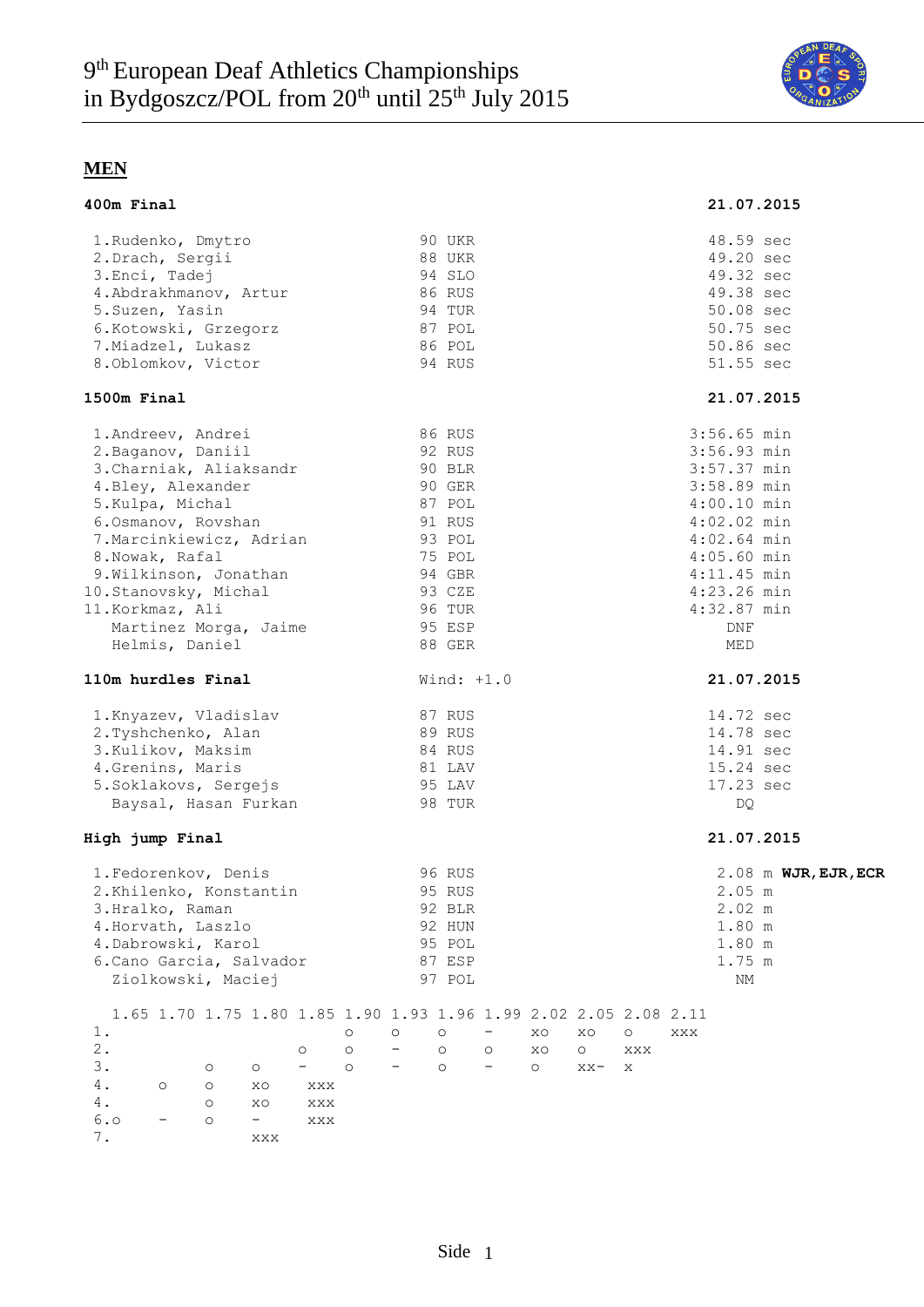

|  |  |  | Shot put Final |
|--|--|--|----------------|
|--|--|--|----------------|

| Shot put Final                 |                      |                                                                                                                                                                                                                                      |        |              | 21.07.2011  |
|--------------------------------|----------------------|--------------------------------------------------------------------------------------------------------------------------------------------------------------------------------------------------------------------------------------|--------|--------------|-------------|
| 1.Kalmikov, Dmitry             |                      | <b>92 RUS</b>                                                                                                                                                                                                                        |        |              | 16.36 m ECR |
|                                |                      | 16.30 16.36 x x 16.04 16.30                                                                                                                                                                                                          |        |              |             |
| 2.Ivaskevicius, Vytenis 92 LTU |                      |                                                                                                                                                                                                                                      |        |              | 16.30 m     |
|                                |                      | x 15.39 16.30 16.11 x x                                                                                                                                                                                                              |        |              |             |
| 3. Khakimov, Denis             |                      | <u>and the second second second second second second second second second second second second second second second second second second second second second second second second second second second second second second sec</u> |        |              | 16.09 m     |
|                                |                      | 15.70 16.09 15.60 x x x                                                                                                                                                                                                              |        |              |             |
| 4.Jurksa, Mindaugas 92 LTU     |                      |                                                                                                                                                                                                                                      |        |              | 15.25 m     |
|                                |                      | X 14.63 x 15.25 x                                                                                                                                                                                                                    |        | 15.13        |             |
| 5.Bilokon, Oleg                |                      |                                                                                                                                                                                                                                      | 77 UKR |              | 14.48 m     |
|                                |                      | 13.57 14.19 14.11 14.31 14.30 14.48                                                                                                                                                                                                  |        |              |             |
| 6.Kilic, Mahmut                |                      | and the set of 83 TUR                                                                                                                                                                                                                |        |              | 14.24 m     |
|                                |                      | 13.77 13.64 13.97 14.24 x x                                                                                                                                                                                                          |        |              |             |
| 7.Bischlager, Christoph 83 GER |                      |                                                                                                                                                                                                                                      |        |              | 12.51 m     |
|                                |                      | 12.47 x 11.72 12.51 x                                                                                                                                                                                                                |        | $\mathbf{x}$ |             |
| 8.Dubik, Jakub                 |                      |                                                                                                                                                                                                                                      | 93 POL |              | 11.79 m     |
|                                |                      | 11.43 x x 11.16 x                                                                                                                                                                                                                    |        | 11.79        |             |
| 9.Varqa, Csaba                 |                      |                                                                                                                                                                                                                                      | 83 HUN |              | 9.61        |
|                                | $9.61$ $9.36$ $9.50$ |                                                                                                                                                                                                                                      |        |              |             |
| Rozumczyk, Tomasz              |                      |                                                                                                                                                                                                                                      | 89 POL |              | ΝM          |
| X                              | $X$ $X$              |                                                                                                                                                                                                                                      |        |              |             |
|                                |                      |                                                                                                                                                                                                                                      |        |              |             |
| Hammer throw Final             |                      |                                                                                                                                                                                                                                      |        |              | 21.07.2015  |

#### 1.Bgan, Maxim 88 RUS 60.93 m **ECR** 58.24 60.93 x 59.92 x 60.12 2.Dragan, Piotr 80 POL 47.12 m x 45.28 46.65 46.05 47.12 x 3.Cakir, Muhammet 95 TUR 46.36 m x 42.63 x 42.80 44.99 46.36 4.Thor, Theodor 93 SWE 44.77 m 40.92 42.23 x 42.83 x 44.77 5.Szczerba, Lukasz 95 POL 38.91 m 37.03 38.12 38.15 x 37.00 38.91 6.Bilokon, Oleg 77 UKR 31.98 m  $x = 31.98 - - - - - -$ 7.Jurksa, Mindaugas 97 LTU 23.08 m  $23.08$  - - - - - -8.Kilinc, Hakan 20.08 m  $20.08$  - - - - - -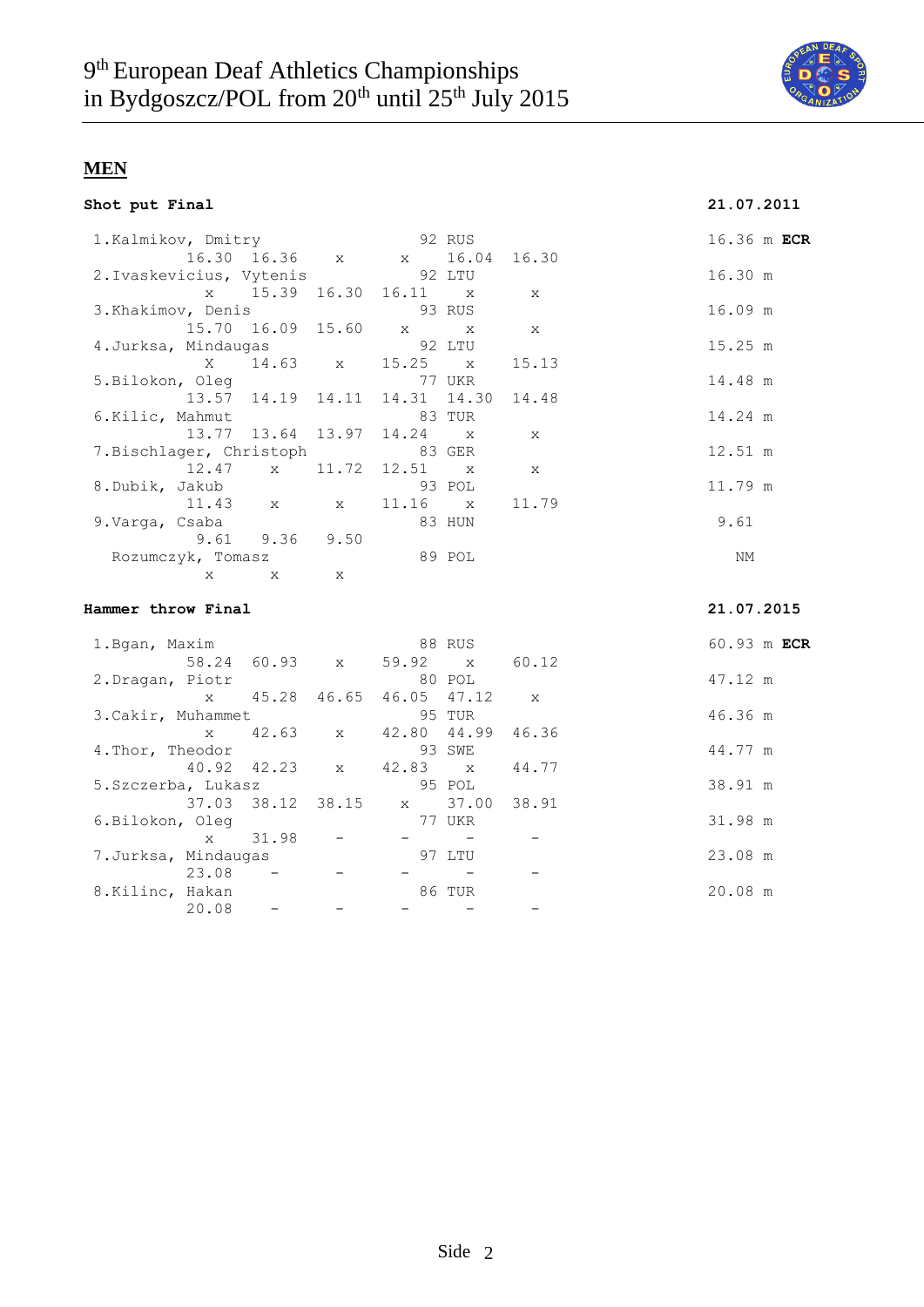

| 400m Final                                                                                                                                                                                              |                                                                                            | 21.07.2015                                                                                                               |
|---------------------------------------------------------------------------------------------------------------------------------------------------------------------------------------------------------|--------------------------------------------------------------------------------------------|--------------------------------------------------------------------------------------------------------------------------|
| 1. Tsiarentsyeva, Alena<br>2. Chernysheva, Victoria<br>3. Kuprych, Solomiia<br>4. Belaya, Katsiaryna<br>5.Khaladzhan, Asya<br>6. Rybalkina, Viktoriia<br>7. Iezlovetska, Natalia<br>8. Hancharova, Yana | 82 BLR<br>98 RUS<br>90 UKR<br>88 BLR<br>92 RUS<br>87 UKR<br>83 UKR<br>88 BLR               | 55.96 sec<br>57.44 sec<br>57.51 sec<br>57.54 sec<br>58.18 sec<br>58.34 sec<br>58.80 sec<br>59.54 sec                     |
| 1500m Final                                                                                                                                                                                             |                                                                                            | 21.07.2015                                                                                                               |
| 1. Erofeeva, Nelli<br>2. Sydorenko, Anastaslia<br>3. Gurova, Evgenia<br>4. Karlsson, Lycke<br>5. Krautsova, Liudmila<br>Nowak, Katarzyna<br>Zareba, Edyta<br>Solodova, Diana                            | 83 RUS<br>94 UKR<br>87 RUS<br>98 FIN<br>98 BLR<br>96 POL<br>82 POL<br>97 RUS               | $4:36.01$ min ECR<br>$4:43.53$ min<br>$4:47.47$ min<br>$4:52.37$ min<br>$5:11.40$ min<br><b>DNF</b><br>DNF<br><b>DNS</b> |
| 100m hurdles Final                                                                                                                                                                                      | Wind: ?                                                                                    | 21.07.2015                                                                                                               |
| 1. Shapoval, Yuliya<br>2.Olenko, Kairit<br>3. Turkova, Olena<br>4.Klechkina, Anastasia<br>5.Zagodirenko, Daria<br>6. Schneid, Georgina<br>7. Borovskaya, Valeria<br>8. Landar, Marja-Liisa              | <b>88 UKR</b><br>85 EST<br><b>96 UKR</b><br>94 RUS<br>91 RUS<br>90 GER<br>95 RUS<br>90 EST | 14.77 sec<br>14.78 sec<br>15.54 sec<br>15.61 sec<br>16.06 sec<br>16.20 sec<br>16.39 sec<br>16.55 sec                     |
| Hammer throw Final                                                                                                                                                                                      |                                                                                            | 21.07.2015                                                                                                               |
| 1. Raad, Trude<br>62.20<br>63.03<br>X<br>2.Filimoshkina, Rymma                                                                                                                                          | 90 NOR<br>61.27<br>X<br>X<br><b>86 UKR</b>                                                 | 63.03 m ECR<br>56.44 m                                                                                                   |
| 55.32<br>56.44<br>56.00<br>3. Lyubchik, Yulia<br>50.37<br>49.68<br>$\mathbf{x}$                                                                                                                         | 56.35<br>55.98<br>$\mathbf{x}$<br>90 RUS<br>49.71 49.81<br>50.37                           | 50.37 m                                                                                                                  |
| 4.Tas, Yaqmur<br>44.13<br>45.34<br>$\mathsf{x}$                                                                                                                                                         | 90 TUR<br>43.60<br>$\mathbf{x}$<br>X                                                       | 43.60 m                                                                                                                  |
| 5.Sewell, Beth<br>38.18<br>40.61<br>X                                                                                                                                                                   | 82 GBR<br>X<br>X<br>X                                                                      | 40.61 m                                                                                                                  |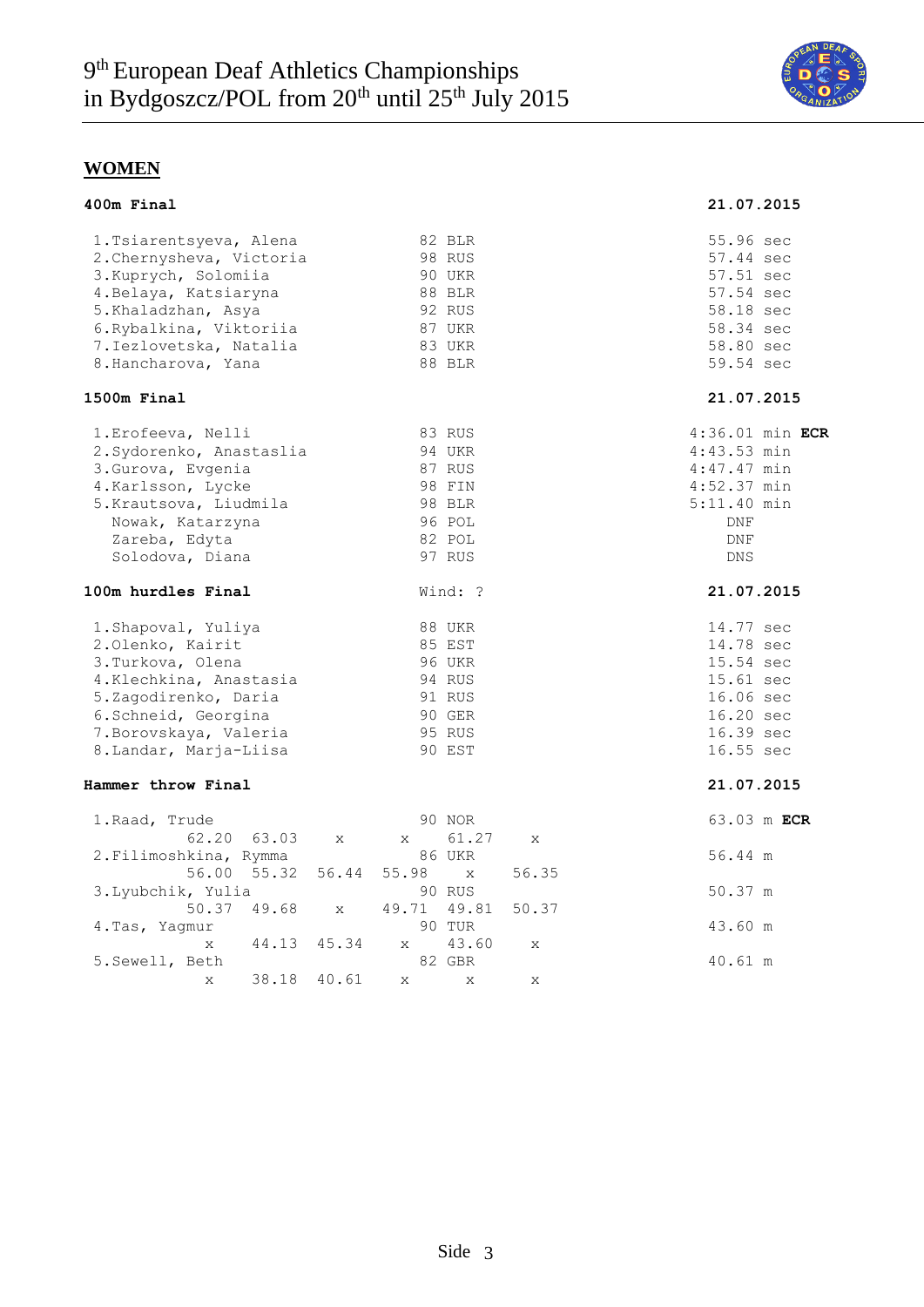

#### **Heptathlon 21.07.2015**

|                                |                                              |        | (100 m hurdles, High jump, Shot put, 200 m / Long jump, Javelin throw, 800 m) |
|--------------------------------|----------------------------------------------|--------|-------------------------------------------------------------------------------|
| 1.Klechkina, Anastasia 694 RUS |                                              |        | 4852 Pts ECR                                                                  |
|                                | $15.51 (+0.0) - 1.68 - 12.15 - 27.87 (-0.4)$ |        |                                                                               |
|                                | $5.14 (+1.1) - 40.41 - 2:32.49$              |        |                                                                               |
| 2.Merker, Felicitas            |                                              | 92 GER | 4152 Pts                                                                      |
|                                | $15.99 (+0.0) - 1.50$ $10.67 - 27.42 (-0.4)$ |        |                                                                               |
|                                | $5.16(+1.7) - 25.18 - 2:39.63$               |        |                                                                               |
| 3. Wiersema, Lucinde           | 98 NED                                       |        | 4059 Pts                                                                      |
|                                | $17.55(+0.0) - 1.62$ 9.92- 28.36(-0.4)       |        |                                                                               |
|                                | $5.10 (+3.7) - 34.29 - 2:47.32$              |        |                                                                               |
| 4.Brutscher, Nadine            | 94 GER                                       |        | 3650 Pts                                                                      |
|                                | $17.37 (+0.0) - 1.45 - 8.59 - 29.10 (-0.4)$  |        |                                                                               |
|                                | $4.98 (+0.4) - 31.76 - 2:48.43$              |        |                                                                               |
| 5.Saem, Cathy                  |                                              | 93 EST | 3052 Pts                                                                      |
|                                | $19.90 (+0.0) - 1.40$ $8.38 - 28.90 (-0.4)$  |        |                                                                               |
|                                | $4.12 (+0.9) - 24.41 - 2:43.94$              |        |                                                                               |
| 6.Hornova, Lenka               |                                              | 90 CZE | 2814 Pts                                                                      |
|                                | $19.60 (+0.0) - 1.25$ 9.14- 29.54(-0.4)      |        |                                                                               |
|                                | $4.09 (+1.0)$ $28.91 - 3:03.12$              |        |                                                                               |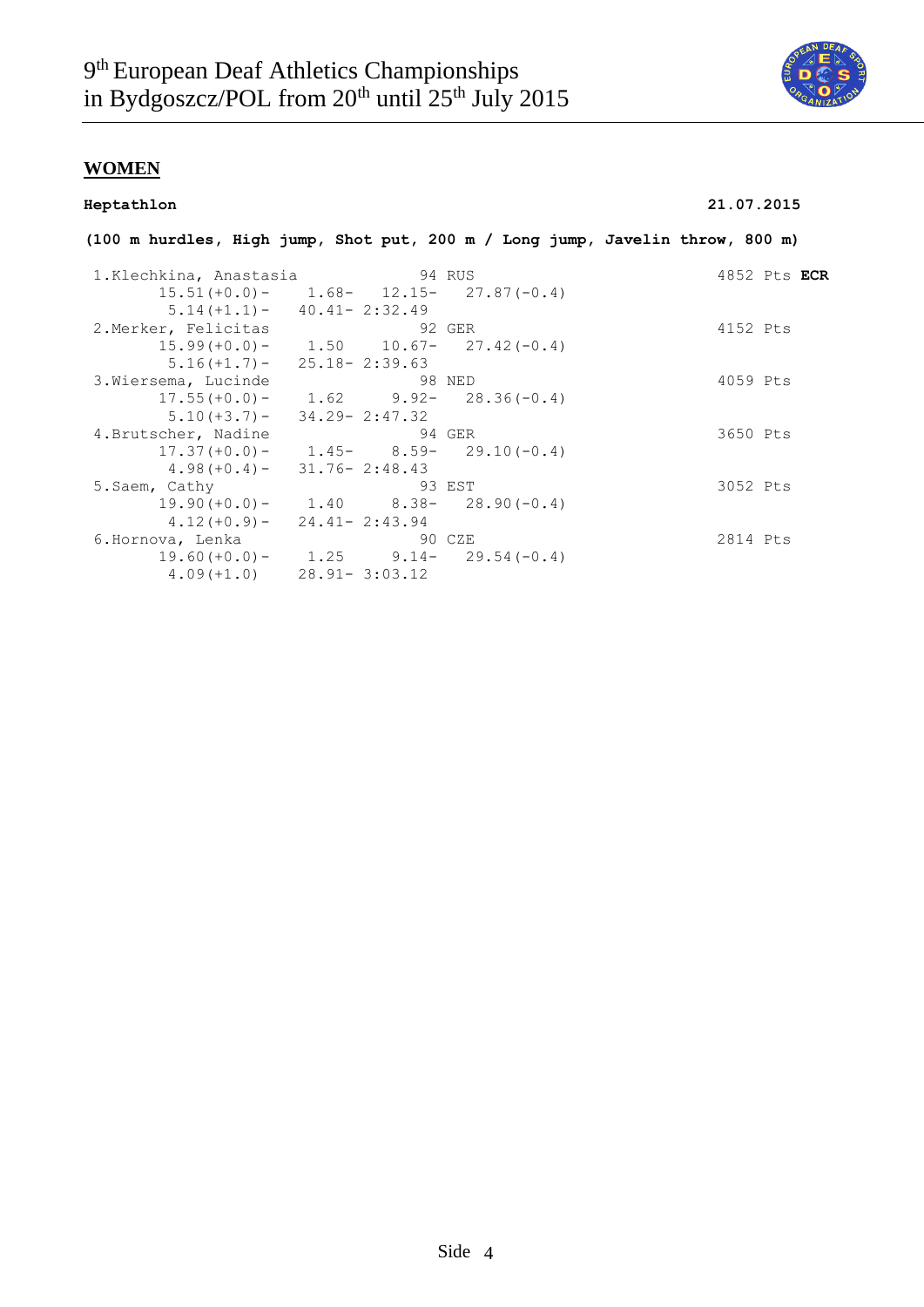

| 200 m Heats                                                                                                                                                     |                                                                           | 22.07.2015                                                                                    |
|-----------------------------------------------------------------------------------------------------------------------------------------------------------------|---------------------------------------------------------------------------|-----------------------------------------------------------------------------------------------|
| Heat 1                                                                                                                                                          | Wind: $+0.6$                                                              |                                                                                               |
| 1. Ieromenko, Mykhailo<br>2. Oblomkov, Victor<br>3. Wierzbicki, Jacek<br>4. Cetinkaya, Sukru<br>5. Soklakovs, Sergejs<br>6.Graham, Mitchell<br>7. Novik, Vadzim | 89 UKR<br>94 RUS<br>83 POL<br>93 TUR<br>95 LAV<br>93 GBR<br>83 BLR        | 22.82 sec Q<br>22.93 sec Q<br>23.26 sec Q<br>23.33q<br>$23.65$ q<br>$23.74$ q<br>23.91        |
| Heat 2                                                                                                                                                          | Wind: $-1.6$                                                              |                                                                                               |
| 1.Aksenov, Ilia<br>2. Pendrak, Maksym<br>3. Kotowski, Grzegorz<br>4. Dzihalevich, Daniil<br>5. Baydas, Huseyin<br>6. Novodomec, Martin                          | 90 RUS<br>90 UKR<br>87 POL<br>97 BLR<br>94 TUR<br>91 SVK                  | 22.65 sec Q<br>23.06 sec Q<br>23.09 sec Q<br>24.17 sec<br>24.39 sec<br>26.78 sec              |
| Heat 3                                                                                                                                                          | Wind: $-1.8$                                                              |                                                                                               |
| 1.Ruddy, John<br>2. Rumancev, Michael<br>3. Suzen, Yasin<br>4. Rahulia, Uladzislau<br>5. Kuusmann, Aarne<br>Stempurski, Daniel                                  | 90 GBR<br>94 GER<br>94 TUR<br>98 BLR<br>97 EST<br>97 POL                  | 22.60 sec Q<br>23.14 sec Q<br>23.32 sec Q<br>23.59 sec q<br>25.32 sec<br><b>DNS</b>           |
| Heat 4                                                                                                                                                          | Wind: $-0.1$                                                              |                                                                                               |
| 1. Nosenko, Mykola<br>2. Enci, Tadej<br>3. Janda, Bartlomiej<br>4. Yildirim, Cengiz<br>5. Martyn, Vitaly<br>6. Lahadziur, Artsiom<br>7.Keri, David              | 90 UKR<br>94 SLO<br>93 POL<br><b>96 TUR</b><br>95 GER<br>94 BLR<br>93 HUN | 22.78 sec Q<br>22.85 sec Q<br>22.94 sec Q<br>24.04 sec<br>24.52 sec<br>24.58 sec<br>24.79 sec |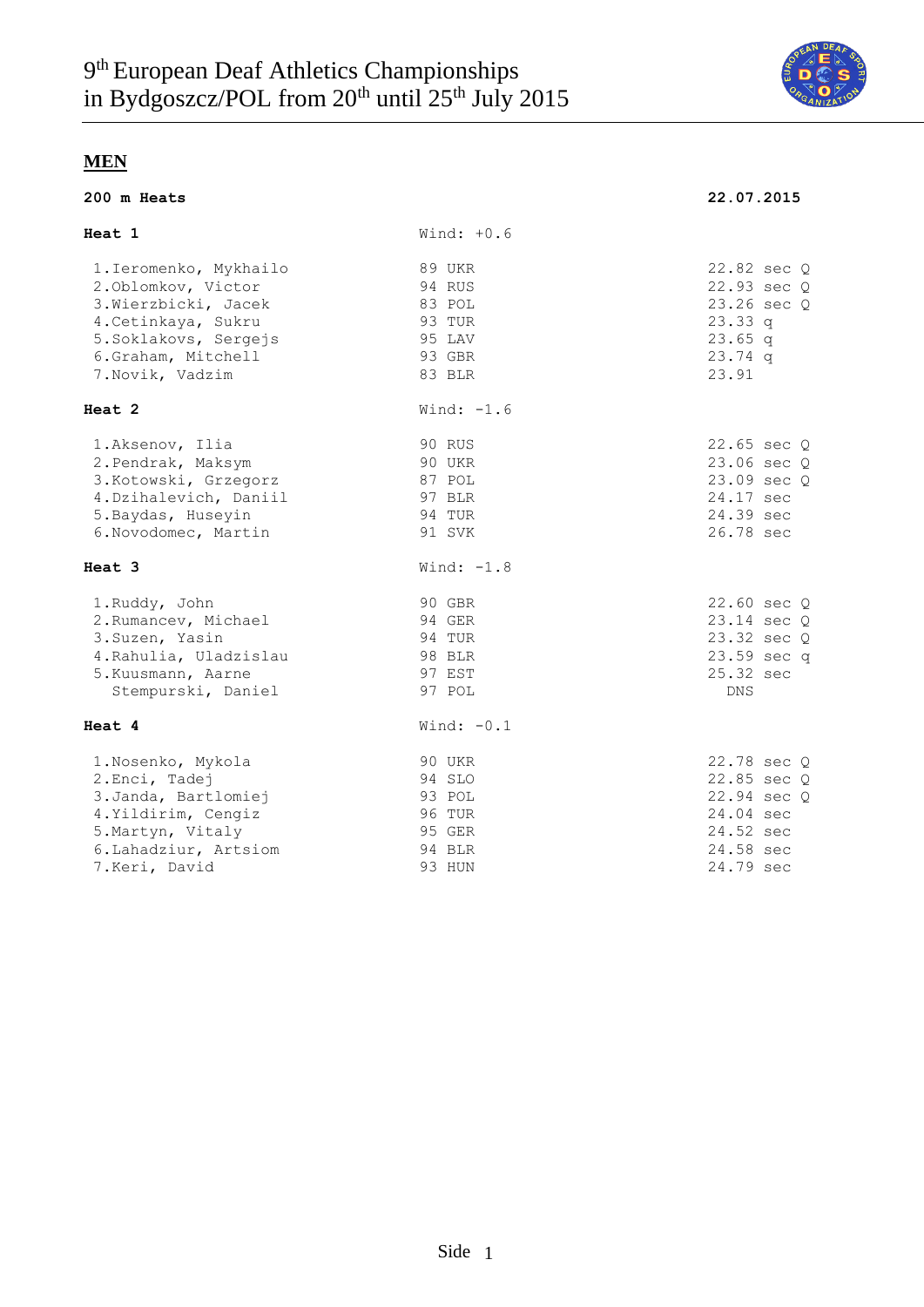

**200 m Semi finals 22.07.2015**

|  | 200 m Semi finals |
|--|-------------------|
|  |                   |

| Heat 1                                                                                                                                                                                | Wind: $+0.2$                                                                 |                                                                                                                                |
|---------------------------------------------------------------------------------------------------------------------------------------------------------------------------------------|------------------------------------------------------------------------------|--------------------------------------------------------------------------------------------------------------------------------|
| 1.Ruddy, John<br>2. Ieromenko, Mykhailo<br>3. Enci, Tadej<br>4. Janda, Bartlomiej<br>5. Rumancev, Michael<br>6. Cetinkaya, Sukru<br>7. Suzen, Yasin<br>8.Graham, Mitchell             | 90 GBR<br>89 UKR<br>94 SLO<br>93 POL<br>94 GER<br>93 TUR<br>94 TUR<br>93 GBR | 22.20 sec Q<br>22.61 sec Q<br>22.68 sec Q<br>22.70 sec q<br>23.00 sec<br>23.07 sec<br>23.16 sec<br>23.91 sec                   |
| Heat 2                                                                                                                                                                                | Wind: $+0.2$                                                                 |                                                                                                                                |
| 1.Nosenko, Mykola<br>2.Aksenov, Ilia<br>3. Kotowski, Grzegorz<br>4. Oblomkov, Victor<br>5. Pendrak, Maksym<br>6. Wierzbicki, Jacek<br>7. Rahulia, Uladzislau<br>8. Soklakovs, Sergejs | 90 UKR<br>90 RUS<br>87 POL<br>94 RUS<br>90 UKR<br>83 POL<br>98 BLR<br>95 LAV | 22.27 sec Q<br>22.34 sec Q<br>22.71 sec Q<br>22.72 sec q<br>22.86 sec<br>22.93 sec<br>23.08 sec<br>23.43 sec                   |
| 800 m Semi finals                                                                                                                                                                     |                                                                              | 22.07.2015                                                                                                                     |
| Heat 1                                                                                                                                                                                |                                                                              |                                                                                                                                |
| 1. Osmanov, Rovshan<br>2. Kulpa, Michal<br>3. Andreev, Andrei<br>4.Zagajewski, Rafal<br>5. Marron Villace, Roberto<br>6.Korkmaz, Ali<br>Helmis, Daniel                                | 91 RUS<br>87 POL<br>86 RUS<br>97 POL<br>95 ESP<br>96 TUR<br>88 GER           | $1:58.56$ min $Q$<br>$1:59.36$ min $Q$<br>$1:59.56$ min $Q$<br>$2:01.01$ min q<br>$2:02.02$ min<br>$2:04.95$ min<br><b>MED</b> |
| Heat 2                                                                                                                                                                                |                                                                              |                                                                                                                                |
| 1. Martinez Morga, Jaime<br>2 Baganov, Daniil<br>3.Bley, Alexander<br>4. Charniak, Aliaksandr<br>5. Nowak, Rafal<br>Baydas, Hasan                                                     | 95 ESP<br>92 RUS<br>90 GER<br>90 BLR<br>75 POL<br>94 TUR                     | $1:57.86$ min Q<br>$1:58.54$ min $Q$<br>$1:58.51$ min $Q$<br>$1:58.73$ min q<br>$2:01.07$ min<br>DNS                           |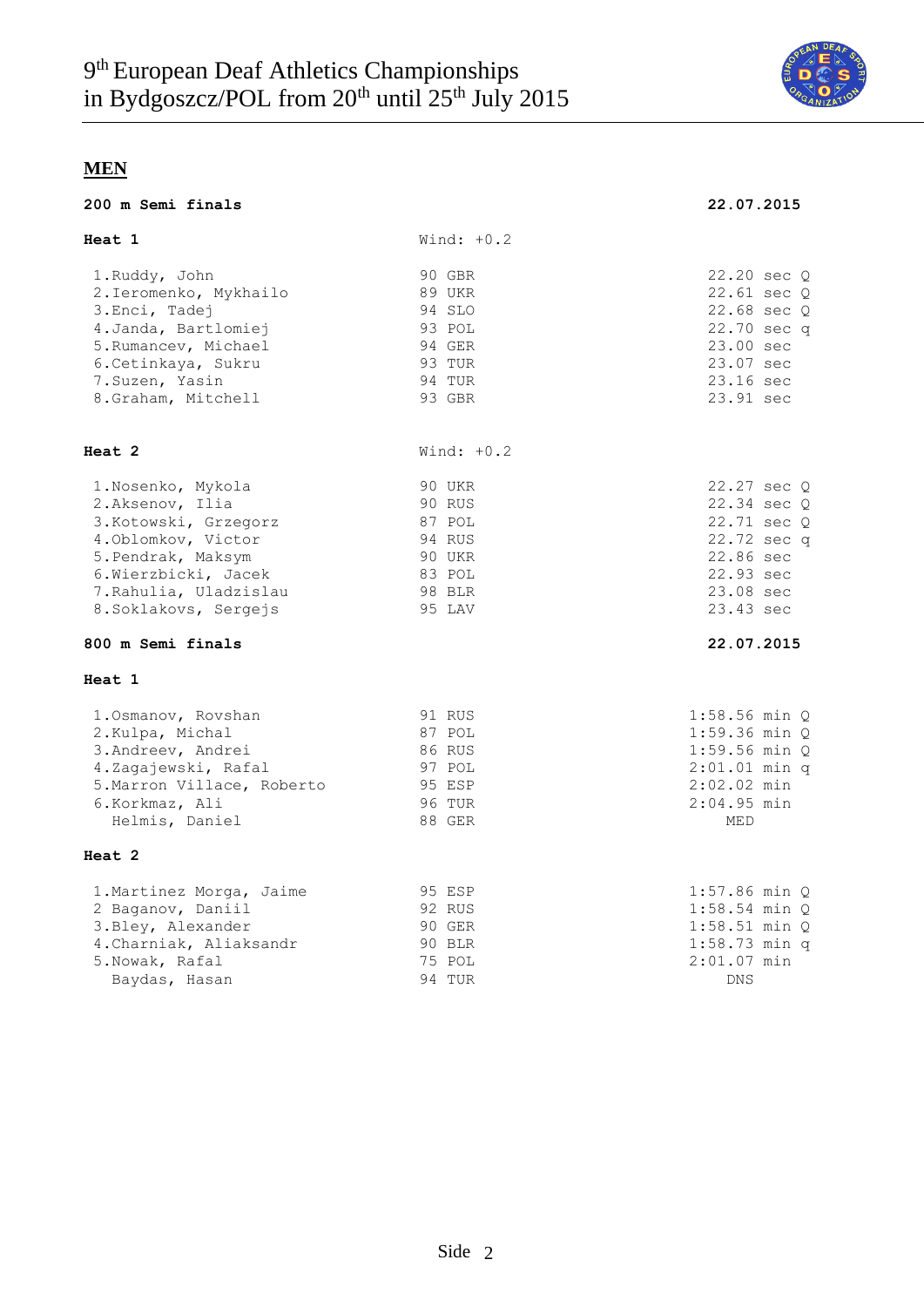

#### **5000m Final 22.07.2015** 1.Elnikov, Alexei 91 RUS 15:30.07 min 2.Marcinkiewicz, Adrian 93 POL 15:31.84 min 3.Wojciechowski, Michal 88 POL 15:32.37 min 4.Kingstedt, Otto 94 SWE 15:35.29 min 5.Nowak, Rafal 75 POL 15:51.98 min 6.Martinez Almeida M., Rafael 81 ESP 16:06.53 min 7.Karakulah, Onder 79 TUR 16:12.91 min 8.Van Houwelingen, Ralph 94 NED 16:18.28 min 9.Vizzini, Alessandro 90 ITA 16:20.14 min 10.Wilkinson, Jonathan 94 GBR 16:30.30 min<br>11.Tumaitis, Donatas 84 LTU 17:27.75 min 11. Tumaitis, Donatas 64 LTU 17:27.75 min<br>12. Hine, Jacob 97 GBR 19:04.46 min 12.Hine, Jacob 97 GBR 19:04.46 min<br>Stanovsky, Michal 93 CZE DNF Stanovsky, Michal 93 CZE DNF Goerpfert, Thomas 79 GER MED Helmis, Daniel 88 GER MED **400 m hurdles Final 22.07.2015** 1.Tyshchenko, Alan 89 RUS 52.69 sec **ECR**

| I.IVSHCHENKO, AIdH           | OY RUD        | コム・ロン |
|------------------------------|---------------|-------|
| 2.Grebenshchikov, Konstantin | <b>90 RUS</b> | 52.95 |
| 3.Kulyk, Mykola              | 81 UKR        | 53.91 |
| 4. Redkin, Viacheslav        | 85 RUS        | 54.65 |
| 5. Kompaniiets, Serhii       | <b>96 UKR</b> | 55.77 |
| 6.Baysal, Hasan Furkan       | 98 TUR        | 73.17 |
| Kuusmann, Aarne              | 97 EST        | DNF   |

#### **Javelin throw Final 22.07.2015**

| 1. Thor, Theodor                    | 93 SWE                        |              | 64.72 m |
|-------------------------------------|-------------------------------|--------------|---------|
| 59.55 59.35 62.28 61.40 x           |                               | 64.72        |         |
| 2. Rozumczyk, Tomasz                | 89 POL                        |              | 63.06 m |
| 53.83 63.06 x x x                   |                               | 58.65        |         |
| 3.Tsybizov, Kirill                  | 86 RUS                        |              | 62.95 m |
| 58.61 62.11 58.79 x x 62.95         |                               |              |         |
| 4.Nosek, Jabub                      | 89 CZE                        |              | 53.63 m |
|                                     | x 53,63 x 53.34 x 48.49       |              |         |
| 5. Cao Garcia, Salcador             | 87 ESP                        |              | 47.19 m |
| 38.90 44.72 47.19 45.43 42.30 45.12 |                               |              |         |
| 6.Akbulut, Alperen                  | 95 TUR                        |              | 45.33 m |
| $\mathbf x$                         | 34.09 43.32 42.47 42.81 45.33 |              |         |
| 7.Bischlager, Christoph             | 83 GER                        |              | 42.22 m |
| $\mathbf x$                         | 40.98 39.17 x 42.22 42.10     |              |         |
| 8.Kilinc, Hakan                     | 96 TUR                        |              | 38.70 m |
| 37.33 37.17 38.70 37.40 x           |                               | $\mathbf{x}$ |         |
| 9.Liiv, Jorgen                      | 90 EST                        |              | 35.04 m |
| $35.04$ $32.32$ x                   |                               |              |         |

52.95 sec 53.91 sec 54.65 sec 55.77 sec 73.17 sec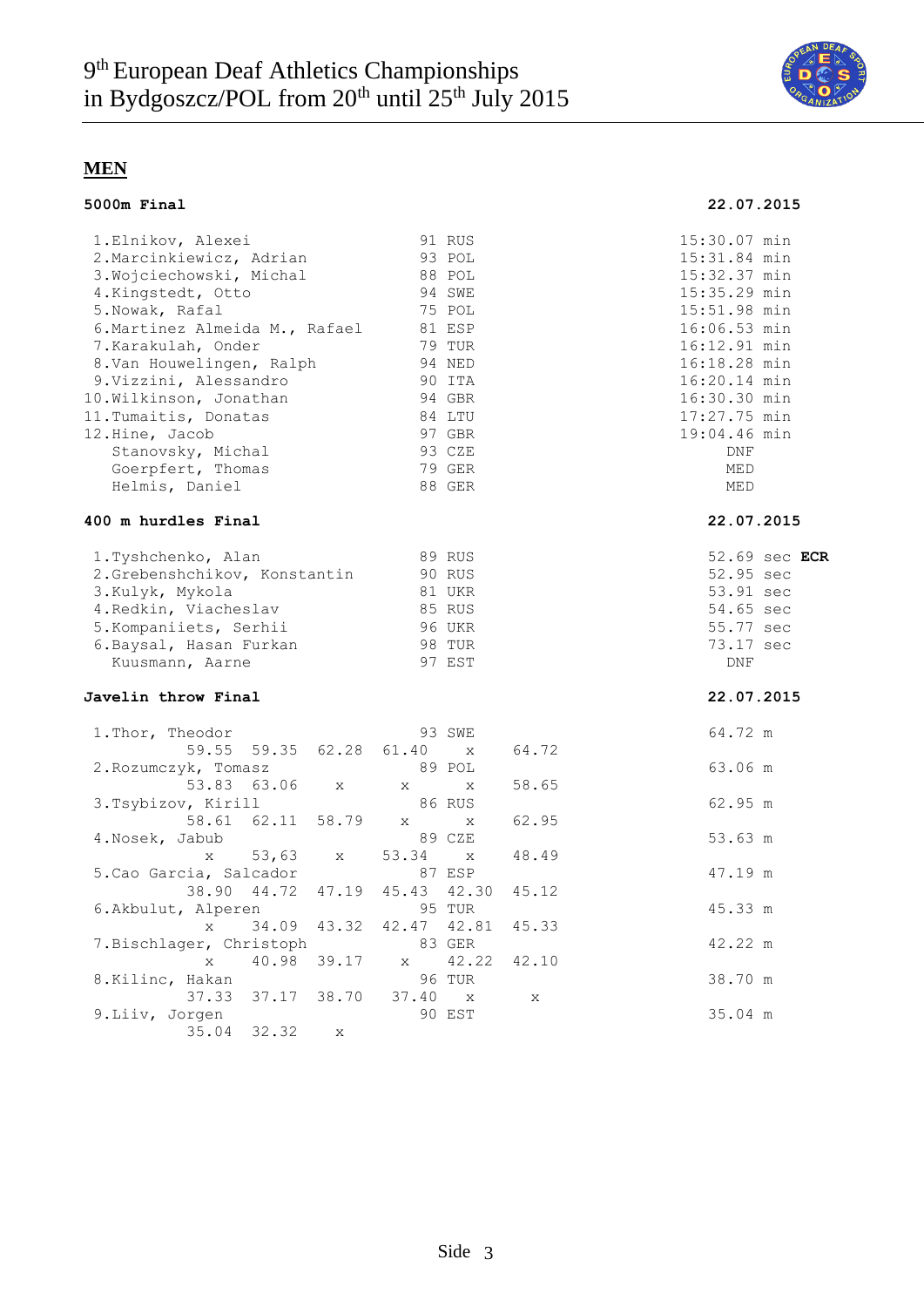

| 200m Semi finals                               |                  | 22.07.2015                 |
|------------------------------------------------|------------------|----------------------------|
| Heat 1                                         | Wind: $-0.9$     |                            |
| 1.Golovina, Ksenia<br>2.Zhurbenkova, Katsiayna | 92 RUS<br>98 RUS | 25.55 sec Q<br>26.11 sec Q |
| 3. Chernysheva, Victoria                       | 98 RUS           | 26.71 sec Q                |
| 4. Golovina, Ksenia                            | 92 RUS           | 26.90 sec                  |
| 5. Hancharova, Yana                            | 88 BLR           | 27.15 sec                  |
| 6.Komander, Martina                            | 92 POL           | 28.52 sec                  |
| Turkova, Olena                                 | 96 UKR           | <b>DNF</b>                 |
| Manninen, Emilija                              | 81 EST           | <b>DNS</b>                 |
| Heat 2                                         | Wind: $-0.9$     |                            |
| 1. Stappers, Flore                             | 95 BEL           | 25.53 sec Q                |
| 2. Den Exter, Elaine                           | 97 NED           | 26.16 sec 0                |
| 3. Bodiakina, Elene                            | 94 RUS           | 26.53 sec Q                |
| 4. Lewandowska, Katarzyna                      | 91 POL           | 26.72 sec q                |
| 5. Chebatarova, Tatsiana                       | 84 BLR           | 26.81 sec q                |
| 6. Sadavaya, Darya                             | 97 BLR           | 27.19 sec                  |
| 7. Lewandowska, Natalia                        | 91 POL           | 29.10 sec                  |
| Kuprych, Solomiia                              | 90 UKR           | DNF                        |
| 5000m Final                                    |                  | 22.07.2015                 |
| 1. Iakubovskaia, Olga                          | 81 RUS           | $17:52.04$ min ECR         |
| 2. Bairamova, Yuliia                           | 86 UKR           | 17:54.01 min               |
| 3. Gainetdinova, Daria                         | 85 RUS           | 18:24.10 min               |
| 4. Rios Campoy, Maite                          | 86 ESP           | 20:18.17 min               |
| 5. Hawkins, Candy                              | 71 GBR           | $21:14.11$ min             |
| 6.Kuzin, Angelika                              | 90 POL           | 21:22.42 min               |
| Svynobii, Mariia                               | 92 UKR           | DNF                        |
| Sydorenko, Anastasiia                          | 94 UKR           | <b>DNF</b>                 |
| 400 m hurdles Final                            |                  | 22.07.2015                 |
| 1. Manninen, Emilija                           | 91 EST           | 61.91 sec ECR              |
| 2. Belaya, Katsiaryna                          | 88 BLR           | 63.14 sec                  |

| 2.Belaya, Katsiaryna | 88 BLR | 63.14 sec  |
|----------------------|--------|------------|
| 3.Khaladzhan, Asya   | 92 RUS | 63.86 sec  |
| 4.Zagodirenko, Daria | 91 RUS | 64.95 sec  |
| 5.Shapoval, Yulija   | 88 UKR | 68.19 sec  |
| Turkova, Olena       | 96 UKR | <b>DNS</b> |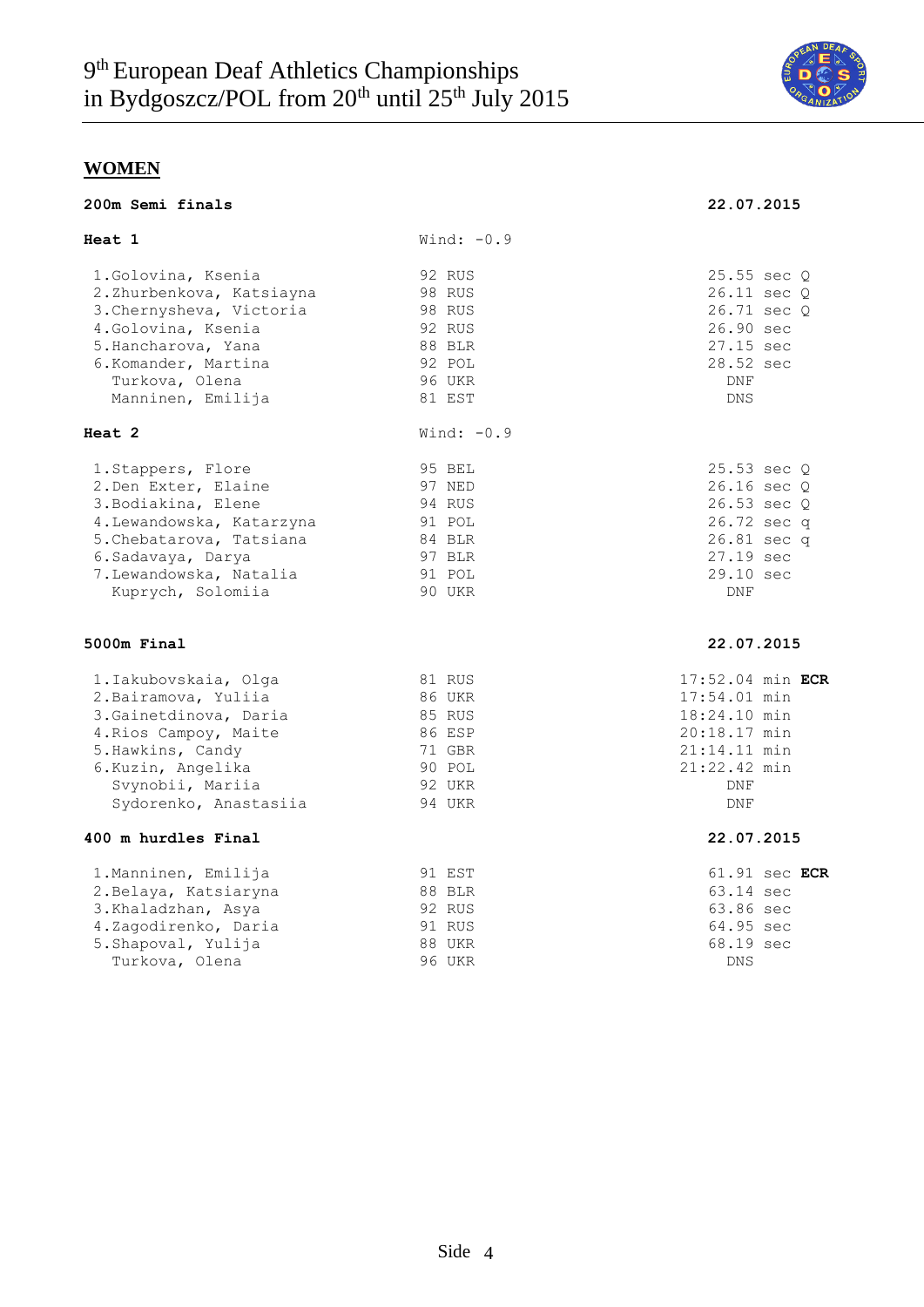

|  |  | Long jump Final |
|--|--|-----------------|
|--|--|-----------------|

# **Long jump Final 22.07.2015**

| 1.Grishina, Marina                  |              |                             |        |                                    | 88 RUS |              | 6.04 m ER, ECR |  |
|-------------------------------------|--------------|-----------------------------|--------|------------------------------------|--------|--------------|----------------|--|
|                                     | X            |                             |        | x 5.60 5.65 5.61 6.04              |        |              |                |  |
|                                     |              |                             |        | $+1.8$ $+1.4$ $+0.6$               |        | $+1.6$       |                |  |
| 2.Hralko, Marharyta                 |              |                             |        | 87 BLR                             |        |              | 5.73 m         |  |
|                                     | $\mathbf{x}$ |                             |        | 5.41 5.73 5.62 5.67                |        | $\mathbf{x}$ |                |  |
|                                     |              |                             |        | $-1.0$ $+1.9$ $+1.4$ $+0.8$        |        |              |                |  |
| 3.Olenko, Kairit                    |              |                             |        | 85 EST                             |        |              | 5.70 m         |  |
|                                     |              |                             |        | 5.52 5.66 4.01 5.70 5.64 5.60      |        |              |                |  |
|                                     |              |                             |        | $+0.8$ $+1.4$ $+1.1$ $+1.6$ $-0.1$ |        | $+0.8$       |                |  |
| 4.Alemseitova, Andzhela             |              |                             |        | 90 RUS                             |        |              | 5.54 m         |  |
|                                     |              |                             |        | 5.13 5.33 5.22 5.54 x x            |        |              |                |  |
|                                     |              | $+2.3$ $-0.8$ $+0.6$ $+2.6$ |        |                                    |        |              |                |  |
| 5.Lewandowska, Katarzyna and 90 POL |              |                             |        |                                    |        |              | 5.31 m         |  |
|                                     |              |                             |        | 4.92 5.15 5.14 5.17 5.31 5.19      |        |              |                |  |
|                                     |              |                             |        | $+1.2$ $-1.2$ $+0.6$ $+3.6$ $+0.9$ |        | $+1.1$       |                |  |
| 6. Kapapetyan, Kristina             |              |                             |        | 90 RUS                             |        |              | $5.26$ m       |  |
|                                     |              |                             |        | 5.26 5.09 x x 4.86                 |        |              |                |  |
|                                     |              | $+1.0 -0.9$                 |        |                                    | $-0.3$ |              |                |  |
| 7.Losala, Asnath                    |              |                             |        | 94 GBR                             |        |              | 4.80 m         |  |
|                                     |              |                             |        | 4.80 4.69 x 4.64 4.78 4.75         |        |              |                |  |
|                                     |              | $+3.0 + 0.9 + 0.9$          |        | $+2.6 +1.3$                        |        | $+1.5$       |                |  |
| 8.Khamutova, Viktoryia              |              |                             |        | 97 BLR                             |        |              | 4.75 m         |  |
|                                     |              |                             |        | 4.42 x x 4.75 4.52 4.73            |        |              |                |  |
|                                     | $+1.4$       |                             |        | $+2.4 +1.1$                        |        | $+0.8$       |                |  |
| 9.Szot, Justyna                     |              |                             |        |                                    | 00 POL |              | 4.24 m         |  |
|                                     |              | x 4.24 4.18                 |        |                                    |        |              |                |  |
|                                     |              | $+2.0$                      | $+1.8$ |                                    |        |              |                |  |
| 10.Balta, Madera                    |              |                             |        |                                    | 98 LAT |              | 4.14 m         |  |
|                                     | $\mathbf{x}$ | 4.14 3.94                   |        |                                    |        |              |                |  |
|                                     |              | $+1.8$                      | $+1.3$ |                                    |        |              |                |  |
| Landar, Marja-Liisa                 |              |                             |        |                                    | 90 EST |              | DNS            |  |
|                                     |              |                             |        |                                    |        |              |                |  |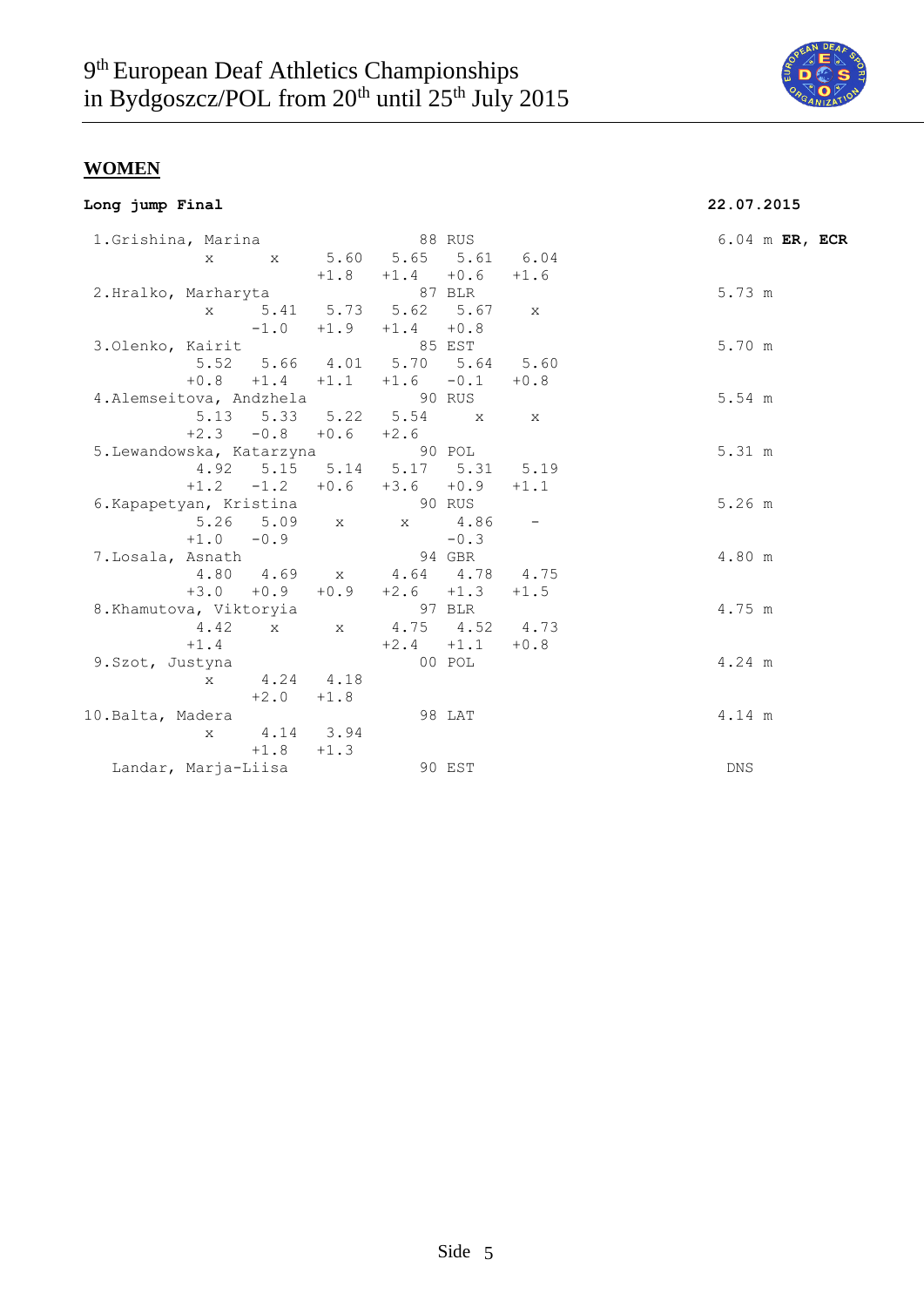

| 200m Final                | Wind: $-0.7$ | 24.07.2015        |
|---------------------------|--------------|-------------------|
| 1.Nosenko, Mykola         | 90 UKR       | 21.65 sec         |
| 2.Aksenov, Ilia           | 90 RUS       | 22.37 sec         |
| 3.Ruddy, John             | 90 GBR       | 22.39 sec         |
| 4. Janda, Bartlomiej      | 93 POL       | 22.63 sec         |
| 5. Ieromenko, Mykhailo    | 89 UKR       | 22.74 sec         |
| 6.Enci, Tadej             | 94 SLO       | 22.80 sec         |
| 7. Oblomkov, Victor       | 94 RUS       | 22.97 sec         |
| Kotowski, Grzegorz        | 87 POL       | <b>MED</b>        |
| 800m Final                |              | 24.07.2015        |
| 1. Charniak, Aliaksandr   | 90 BLR       | $1:52.58$ min     |
| 2. Martinez Morga, Jaime  | 95 ESP       | $1:52.59$ min     |
| 3. Andreev, Andrei        | 86 RUS       | $1:52.89$ min     |
| .4. Kulpa, Michal         | 87 POL       | $1:53.30$ min     |
| 5. Baganov, Daniil        | 92 RUS       | $1:55.02$ min     |
| 6.Bley, Alexander         | 90 GER       | $1:55.63$ min     |
| 7.0smanov, Rovshan        | 91 RUS       | $1:56.88$ min     |
| 8.Zagajewski, Rafal       | 97 POL       | $2:06.28$ min     |
| <b>WOMEN</b>              |              |                   |
| 200m Final                | Wind: $+2.4$ | 24.07.2015        |
| 1.Golovina, Ksenia        | 92 RUS       | 24.66 sec         |
| 2. Stappers, Flore        | 95 BEL       | 25.29 sec         |
| 3. Den Exter, Elaine      | 97 NED       | 25.92 sec         |
| 4.Zhurbenkova, Katsiayna  | 98 RUS       | 26.04 sec         |
| 5. Chebatarova, Tatsiana  | 84 BLR       | 26.13 sec         |
| 5. Chernysheva, Victoria  | 98 RUS       | 26.13 sec         |
| 7. Bodiakina, Elene       | 94 RUS       | 26.64 sec         |
| 8. Lewandowska, Katarzyna | 91 POL       | 26.84 sec         |
| 800 m Final               |              | 24.07.2015        |
| 1. Tsiarentsyeva, Alena   | 82 BLR       | $2:10.45$ min ECR |
| 2. Gurova, Evgenia        | 87 RUS       | $2:13.58$ min     |
| 3. Erofeeva, Nelli        | 83 RUS       | $2:14.62$ min     |
| 4. Sydorenko, Anastaslia  | 94 UKR       | $2:18.97$ min     |
| 5. Kuzin, Angelika        | 90 POL       | $2:21.75$ min     |
| 6.Karlsson, Lycke         | 98 FIN       | 2:21.92 min       |
| 7. Krautsova, Liudmila    | 98 BLR       | $2:24.05$ min     |
| 8. Mihaly, Reka           | 96 HUN       | $2:26.90$ min     |
| 8.Zareba, Edyta           | 82 POL       | $2:31.09$ min     |
| Karlsson, Lina            | 98 FIN       | DNF               |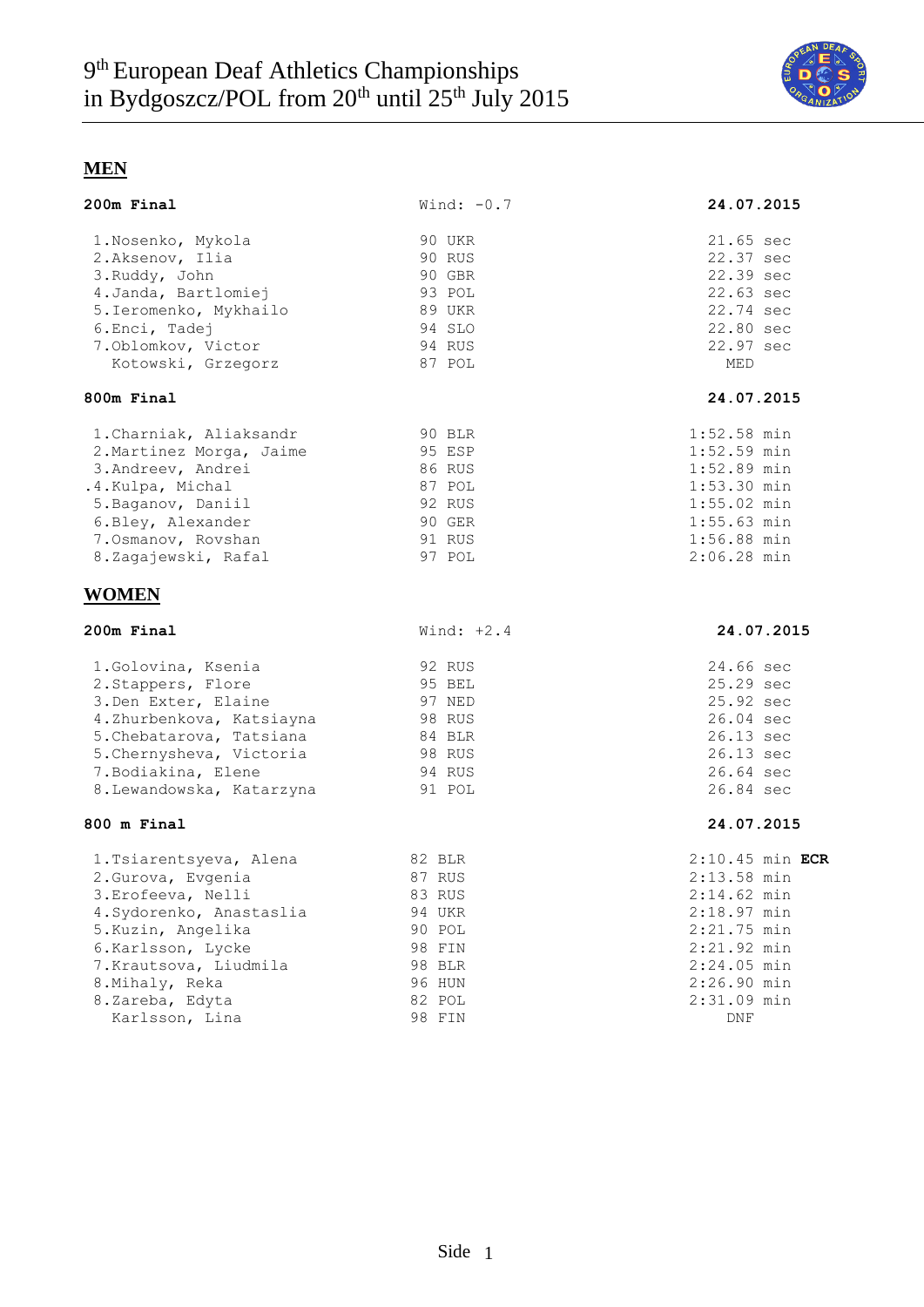

# **Triple jump Final 24.07.2015**

|                             | 87 BLR                                                                         |                                                                                                                                                                                                                     | 12.95 m ECR                                                                                                                                  |
|-----------------------------|--------------------------------------------------------------------------------|---------------------------------------------------------------------------------------------------------------------------------------------------------------------------------------------------------------------|----------------------------------------------------------------------------------------------------------------------------------------------|
|                             |                                                                                | 12.64                                                                                                                                                                                                               |                                                                                                                                              |
|                             |                                                                                | $+0.5$                                                                                                                                                                                                              |                                                                                                                                              |
|                             | 88 RUS                                                                         |                                                                                                                                                                                                                     | 12.15 m                                                                                                                                      |
| 12.13                       | x 11.77                                                                        | $-$                                                                                                                                                                                                                 |                                                                                                                                              |
| $+0.7$                      |                                                                                |                                                                                                                                                                                                                     |                                                                                                                                              |
|                             | 90 RUS                                                                         |                                                                                                                                                                                                                     | 11.61 m                                                                                                                                      |
|                             |                                                                                | 11.61                                                                                                                                                                                                               |                                                                                                                                              |
|                             | $+1.3 +0.1$                                                                    | $+0.8$                                                                                                                                                                                                              |                                                                                                                                              |
|                             |                                                                                |                                                                                                                                                                                                                     | 11.15 m                                                                                                                                      |
|                             |                                                                                |                                                                                                                                                                                                                     |                                                                                                                                              |
|                             |                                                                                |                                                                                                                                                                                                                     |                                                                                                                                              |
|                             |                                                                                |                                                                                                                                                                                                                     | 10.28 m                                                                                                                                      |
|                             | $\mathbf{X}$                                                                   |                                                                                                                                                                                                                     |                                                                                                                                              |
|                             |                                                                                |                                                                                                                                                                                                                     |                                                                                                                                              |
|                             |                                                                                |                                                                                                                                                                                                                     | 9.86 m                                                                                                                                       |
|                             |                                                                                |                                                                                                                                                                                                                     |                                                                                                                                              |
|                             |                                                                                |                                                                                                                                                                                                                     |                                                                                                                                              |
|                             |                                                                                |                                                                                                                                                                                                                     | NΜ                                                                                                                                           |
|                             |                                                                                |                                                                                                                                                                                                                     | ΝM                                                                                                                                           |
|                             |                                                                                |                                                                                                                                                                                                                     |                                                                                                                                              |
|                             |                                                                                |                                                                                                                                                                                                                     | 24.07.2015                                                                                                                                   |
|                             | 85 UKR                                                                         |                                                                                                                                                                                                                     | 14.58 m ECR                                                                                                                                  |
|                             |                                                                                |                                                                                                                                                                                                                     |                                                                                                                                              |
|                             | 14.38 13.96 14.58                                                              | 14.44                                                                                                                                                                                                               |                                                                                                                                              |
|                             | 90 SVK                                                                         |                                                                                                                                                                                                                     | 14.35 m                                                                                                                                      |
| 13.12 14.35<br>13.45        | 13.49<br>$\mathsf X$                                                           | 13.07                                                                                                                                                                                                               |                                                                                                                                              |
|                             | 93 CZE                                                                         |                                                                                                                                                                                                                     | 12.30 m                                                                                                                                      |
| 11.75 11.78<br>11.38        | 11.84 12.30                                                                    | 12.01                                                                                                                                                                                                               |                                                                                                                                              |
|                             | 93 RUS                                                                         |                                                                                                                                                                                                                     | 12.11 m                                                                                                                                      |
| 11.82                       | x 12.11                                                                        | $\mathbf{x}$                                                                                                                                                                                                        |                                                                                                                                              |
|                             | 98 CRO                                                                         |                                                                                                                                                                                                                     | 11.79 m                                                                                                                                      |
| 11.13<br>11.21              | 11.32 11.79                                                                    | X                                                                                                                                                                                                                   |                                                                                                                                              |
| 6. Kashchavtseva, Elizaveta | 97 RUS                                                                         |                                                                                                                                                                                                                     | 11.74 m                                                                                                                                      |
| 11.53 11.73<br>11.55        | 11.74<br>$\mathsf X$                                                           | X                                                                                                                                                                                                                   |                                                                                                                                              |
|                             | <b>96 TUR</b>                                                                  |                                                                                                                                                                                                                     | 10.89 m                                                                                                                                      |
| 10.39 8.52<br>10.50         | 10.69 10.89                                                                    | 10.07                                                                                                                                                                                                               |                                                                                                                                              |
|                             | 96 POL                                                                         |                                                                                                                                                                                                                     | 10.32 m                                                                                                                                      |
| 9.15<br>10.11               | 9.36 x                                                                         | 10.32                                                                                                                                                                                                               |                                                                                                                                              |
|                             | 92 GER                                                                         |                                                                                                                                                                                                                     | 10.07 m                                                                                                                                      |
| 9.53<br>10.07               |                                                                                |                                                                                                                                                                                                                     |                                                                                                                                              |
|                             | 90 CZE                                                                         |                                                                                                                                                                                                                     | 9.15 m                                                                                                                                       |
| 8.72<br>8.92                |                                                                                |                                                                                                                                                                                                                     |                                                                                                                                              |
|                             | 97 NED                                                                         |                                                                                                                                                                                                                     | 8.54 m                                                                                                                                       |
|                             | 11.75 12.15<br>$+1.8 -0.8$<br>3. Alemseitova, Andzhela<br>Karapetian, Kristina | 11.54 12.50 11.64 12.69<br>$+0.2$<br>11.04 11.56 11.21<br>$-0.5$<br>98 NED<br>$+0.0 -0.7 -1.2$<br>94 GBR<br>10.02 10.28 10.19 9.25<br>$+1.0$ $-1.3$ $-0.7$ $+1.6$<br>93 EST<br>$-0.5 +2.0 +0.8$<br>86 ESP<br>90 RUS | 12.95<br>$+0.3$ $+0.3$ $+1.6$ $+0.9$ $+1.8$<br>10.71 11.15 10.90 11.14 11.03 10.79<br>$+1.3 -0.2$<br>$+0.8$<br>9.39 9.86 9.69 9.42<br>$+0.3$ |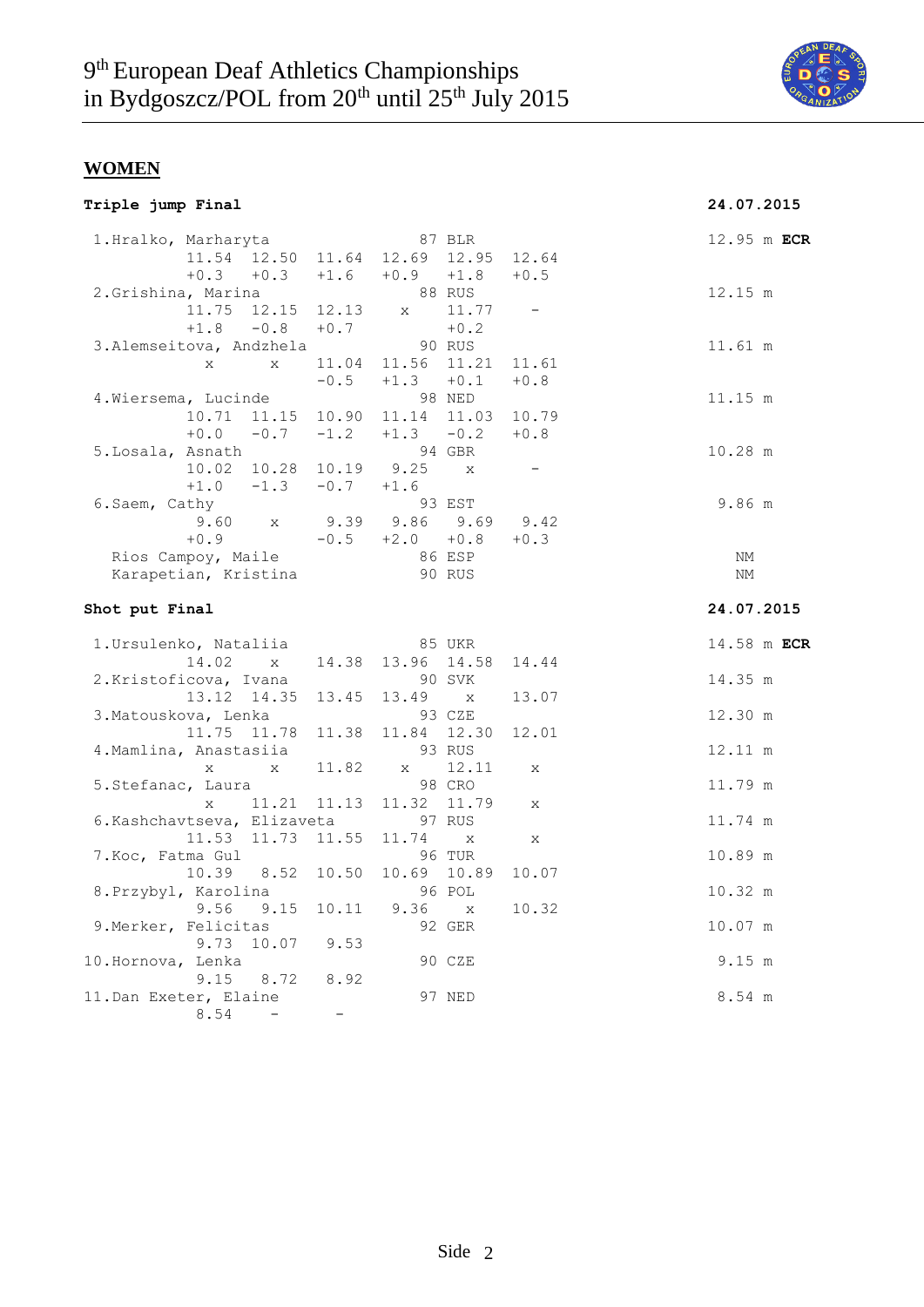

# **MEDALS**

| <b>RANK</b>    | <b>COUNTRIES</b>      |            | <b>GOLD</b> | <b>SILVER</b>    | <b>BRONZE</b>           | <b>TOTAL</b>   |
|----------------|-----------------------|------------|-------------|------------------|-------------------------|----------------|
| $\mathbf 1$    | <b>RUSSIA</b>         | <b>RUS</b> | 15          | 8                | 14                      | 32             |
| $\mathbf{2}$   | <b>UKRAINE</b>        | <b>UKR</b> | 6           | $6\phantom{1}$   | $\overline{\mathbf{4}}$ | 16             |
| $\mathbf{3}$   | <b>BELARUS</b>        | <b>BLR</b> | 4           | 4                | $\mathbf{3}$            | 11             |
| 4              | <b>POLAND</b>         | <b>POL</b> | 1           | $\mathbf{3}$     | 1                       | 5              |
| 5              | <b>ESTONIA</b>        | <b>EST</b> | 1           | $\mathbf 1$      | 1                       | $\mathbf{3}$   |
| 6              | <b>SWEDEN</b>         | <b>SWE</b> | 1           | 1                |                         | $\overline{2}$ |
| $\overline{7}$ | <b>LATVIA</b>         | <b>LAT</b> | $\mathbf 1$ |                  |                         | $\mathbf 1$    |
| 8              | <b>NORWAY</b>         | <b>NOR</b> | 1           |                  |                         | 1              |
| 9              | <b>BELGIUM</b>        | <b>BEL</b> |             | $\boldsymbol{2}$ |                         | $\mathbf{2}$   |
| 10             | <b>CZECH REPUBLIC</b> | <b>CZE</b> |             | $\mathbf 1$      | $\mathbf{2}$            | $\mathbf{3}$   |
| 10             | <b>LITHUANIA</b>      | <b>LTU</b> |             | 1                | 1                       | $\mathbf{2}$   |
|                | <b>SLOVENIA</b>       | <b>SLO</b> |             | $\mathbf 1$      | 1                       | $\overline{2}$ |
| 12             | <b>GERMANY</b>        | <b>GER</b> |             | 1                |                         | 1              |
| 12             | <b>SPAIN</b>          | <b>ESP</b> |             | $\mathbf 1$      |                         | 1              |
| 14             | THE NETHERLANDS       | <b>NED</b> |             |                  | $2^{\circ}$             | $\mathbf{2}$   |
| 15             | <b>GREAT BRITAIN</b>  | <b>GBR</b> |             |                  | 1                       | 1              |
| 15             | <b>TURKEY</b>         | <b>TUR</b> |             |                  | 1                       | 1              |
|                | <b>TOTAL MEDALS</b>   |            | 28          | 28               | 29                      | 85             |